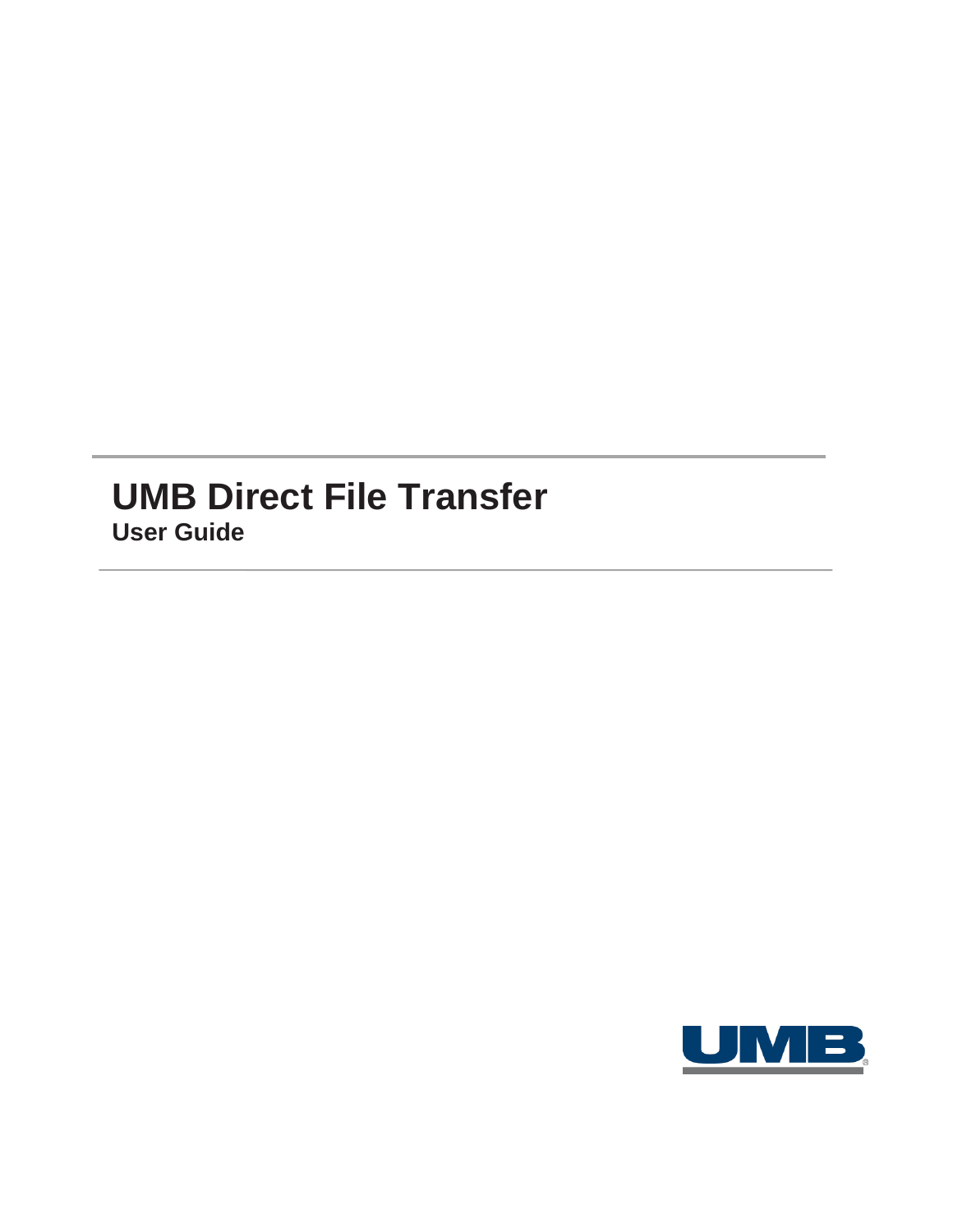## **Contents**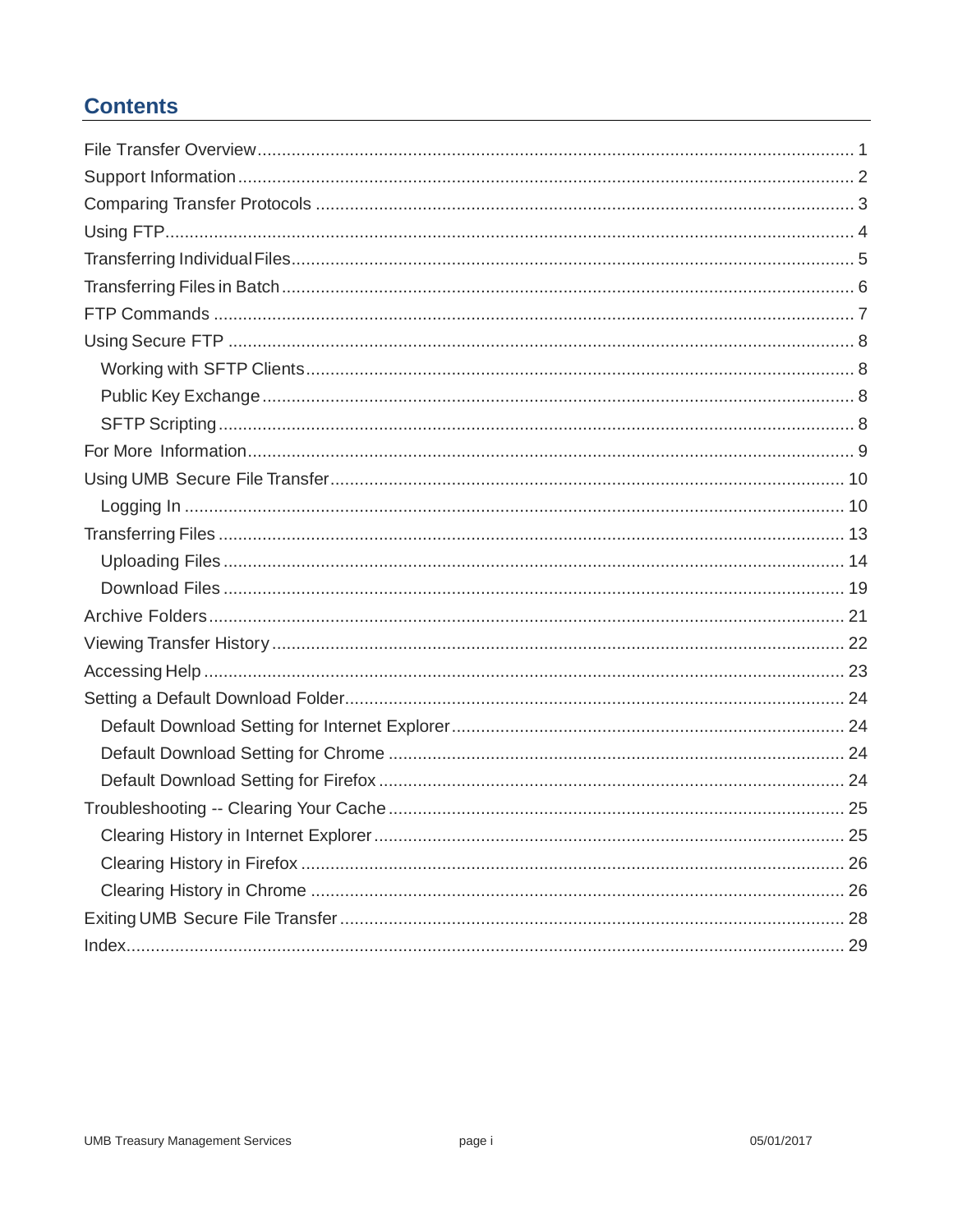## <span id="page-2-0"></span>**File Transfer Overview**

This guide will cover the processes that you can use to upload and download files from UMB, using FTP or SFTP, or using our secure website.

*NOTE*: When transferring files to and from UMB, keep in mind that files are case-sensitive.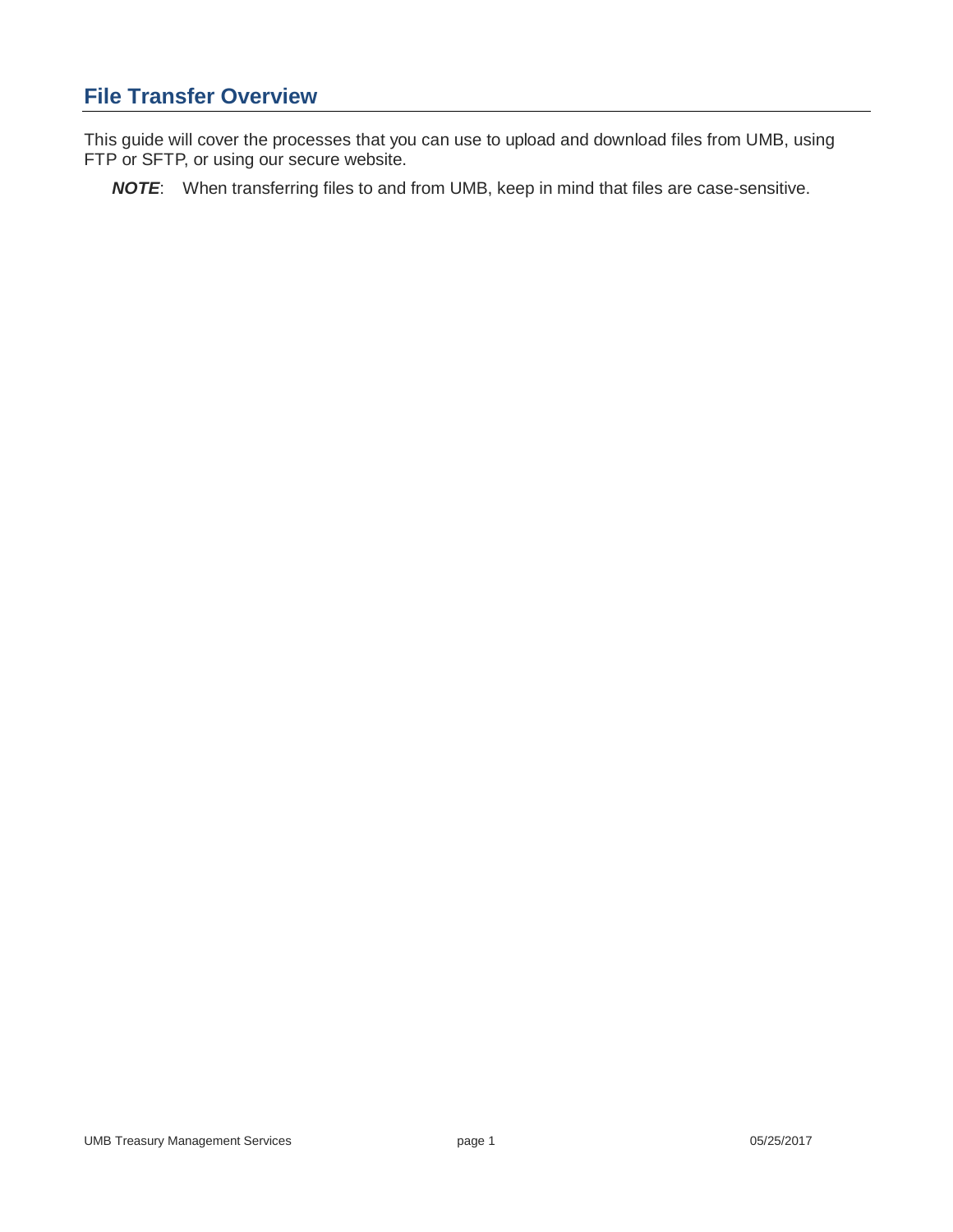## <span id="page-3-0"></span>**Support Information**

Address general file transfer support questions to UMB via e-mail at:

- FileTransferSupport@umb.com (for FTP or SFTP questions)
- UMBACH@umb.com (for Secure File Transfer questions).

For issue reporting, please contact the UMB Commercial Support Services Monday – Friday 1 a.m. to 6 p.m. CT.

- Within the Kansas City area call 816.860.3999
- Outside the Kansas City area call 800.821.2171 ext 3999

For critical issues outside of our standard office hours, please call 816.860.1080 and a trouble ticket will be submitted. Please be prepared to provide the following information:

- Company name
- Contact name and phone number
- Brief description of the problem
- Please include file names, user IDs (but no passwords!), and the date and time the problem occurred.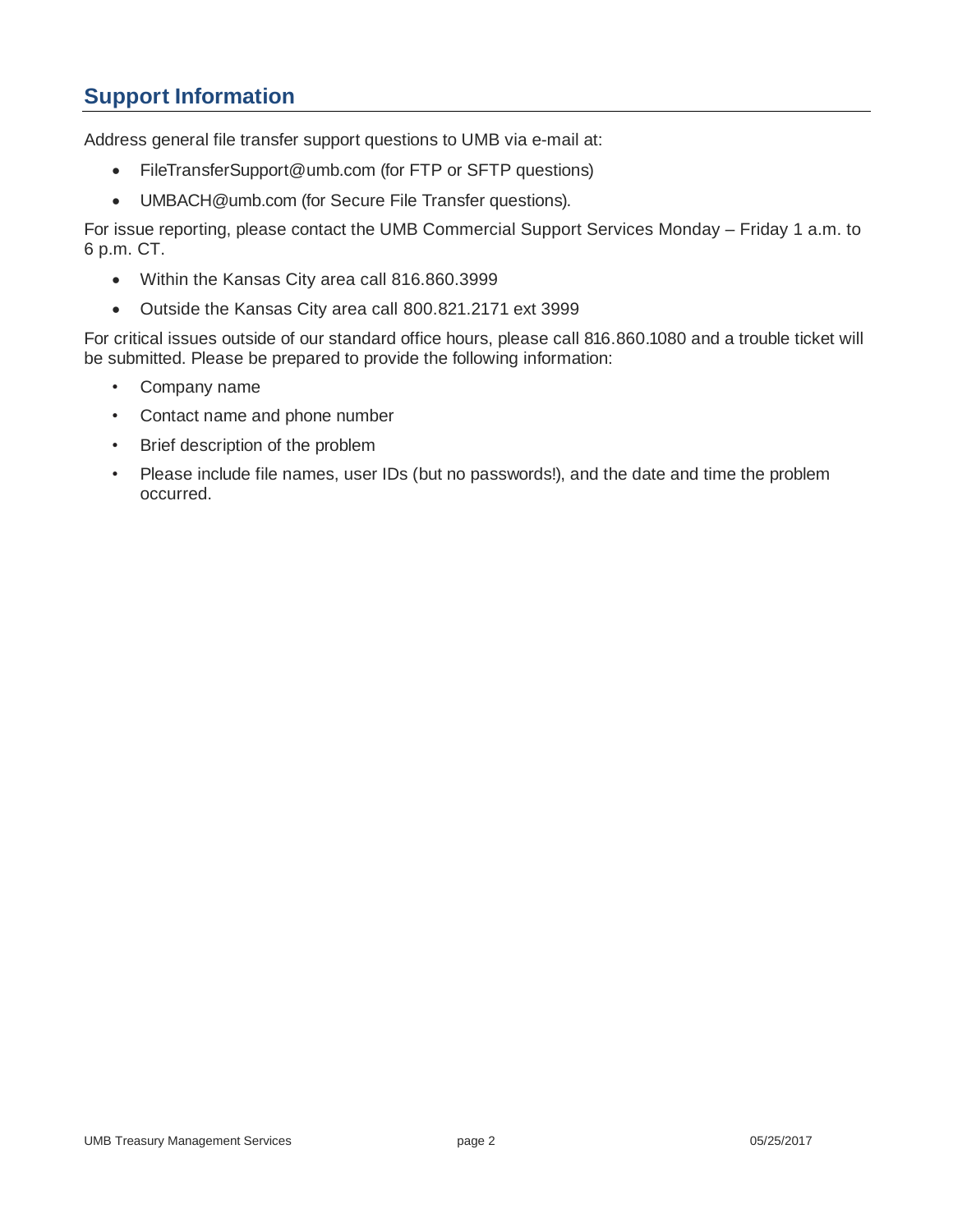## <span id="page-4-0"></span>**Comparing Transfer Protocols**

To help you decide which transfer protocol works best for you and your organization, the table below compares each transfer protocol's ease of use, security, and scripting capabilities.

| <b>Protocol</b> | Ease of use                             | <b>Security</b>  | <b>Manual/Automated</b>                                   |
|-----------------|-----------------------------------------|------------------|-----------------------------------------------------------|
| FTP             | Requires some technical<br>knowledge    | <b>Unsecured</b> | Can manually transfer or script for<br>automatic transfer |
| <b>SFTP</b>     | Requires some technical<br>knowledge    | Secure           | Can manually transfer or script for<br>automatic transfer |
| <b>HTTPS</b>    | Easy-to-use graphical user<br>interface | Secure           | Manual process                                            |

Specific information and procedures for each protocol are detailed in the following sections.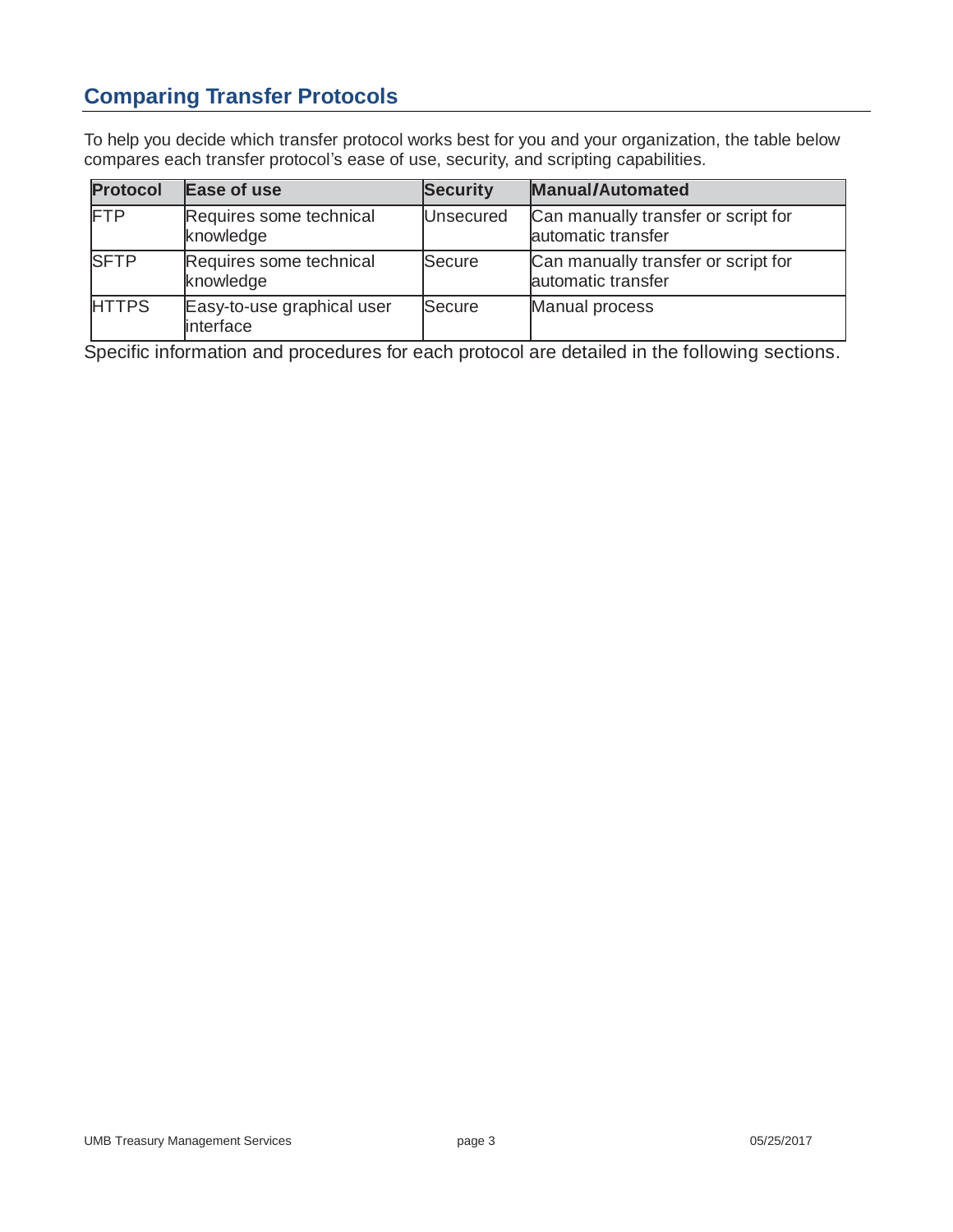## <span id="page-5-0"></span>**Using FTP**

You can transfer files to and from UMB using secured FTP (SFTP over SSH) or, if not using secure FTP, by sending PGP-encrypted files. You also can perform batch transfers (that is, transfer multiple files at once) by using a command line.

Whichever method you use to transfer your files, you will be uploading files to (and downloading files from) UMB's file transfer server at xfer.umb.com.

The section below details how to use the command line to upload or download individual data files via unsecured FTP, as well as how to create a batch file that will automatically transfer multiple files at once. For information on using SFTP, see the next section, *Using Secure FTP*.

*NOTE*: If you are using unsecured FTP, your files must be PGP-encrypted.

### **PGP Encryption**

PGP is an application that enables strong file encryption. Sending a file to UMB over standard (nonsecure) FTP, requires that file to be encrypted. When you are encrypting a file to send to UMB, you use UMB's public key to encrypt the file. UMB then uses our private key to decrypt the file.

For UMB to properly encrypt the files that are placed on UMB's file transfer server for you to download, you will need to provide us a copy of your public PGP key. When your account is being set up with UMB, you will be provided a copy of UMB's public key, and instructed how to provide UMB a copy of your organization's public key.

UMB's public PGP key is reproduced below. This key is also available at:

http://pgp.mit.edu:11371/pks/lookup?search=0x298509A1&op=index

Hex key: 0x298509A1

-----BEGIN PGP PUBLIC KEY BLOCK----- Version: PGP Key Server 0.9.6

mQENAzh9DRIAAAEIAK70S+z6ut58gZ2tnymHLODG4TJgVFB0SaqCf3DjacJcGatEz3U22Zfu7 xHhjViqdjLQDNKVZVTiI681fhJmOjjI2ESiVxmiStOwe/fQiQwWwj1W+BQhw9HlwIBhLJGeV6tuL MGSuBbCRtxEWJd08RzLrs2ZnUDS1zej0l8yIVkrQ1wU4UdPibxJ6pVHzRSPgL2prmgwCHQiBk L0yVnQF4GwvpvXK37tR6Gh771GzzCLPPwFvlrTdR37XPdGo4eN9c0930/JBBKvTbLEVTf8+U sxykUuTjykE9y6SDGP+1AjvXuFzCXecvFpjCjLxoQAuMfKR2Zp21p5olracSmFCaEABRG0B21h aWxib3iJARUDBRA4fQ0SolracSmFCaEBAbGOB/9YKbaP8FHL9tB1gNpJWUpKzVppWXUU1g nLsu+R4ZI+owJwhVjVXW1npOIb96eJkwD9feIlBy59fZZv5sDY6

BQyGn4thDtCKdRj0lWLHQ+9eJIgZoJyZcq+kFkPZG9e5k4HSqFEe5t6eOBSSK2M6CT6F3pJ+ VTxZRG5usNFedXF j/RRYaNHBEzpNrsILiyxC2KB6a83MDlQJhnh9CeteIqlonpigseMogwwYtS /9Os2Zy6H9kdo0hq OBGXTo0JvD3TKpGc5yYk3IznATgsIBE9hGetaOT2GqZem5SXIjI+X ySpZXEGyvj4yA/2XbqqT4glFWad1

/BUTterbttOwInhUtAtVTUIgTWFpbGJveIkBFQMFEDySAD2iWtpxKYUJoQEBKr4IAKmMF5lpnk z81Qp

1SHtMdP2C2xz00PQ0aGPiXGGdeu2Ycxfj56hCSUVpxn9Uve5eK1SyMtIRv7PKcKHNzhL/z8Sai svi 9h1urDzWhcOtD4MdV1c5KGNxWxPJsEhF3TotsGN/2QY/fbIIo40OiXFucw3ihmhl7X2JIM62 jKQpIxiYKC/ F/4eTynZyZxTnC5NuwhEfd0+aQjSeclRSXtJkQ4yQI+LGj7AB2RjM g45QVv4wn++7p+83tOlGbeuKYIYs GbMBf0bvgqiK+cJ6hijHI7v1BttmshCUuIPQ f7NgSOi9ASgYoZUqydAYsQ/WYQEHnP+Zp7LJl7QykufCUp 8Tf9s==cJA8 -----END PGP PUBLIC KEY BLOCK-----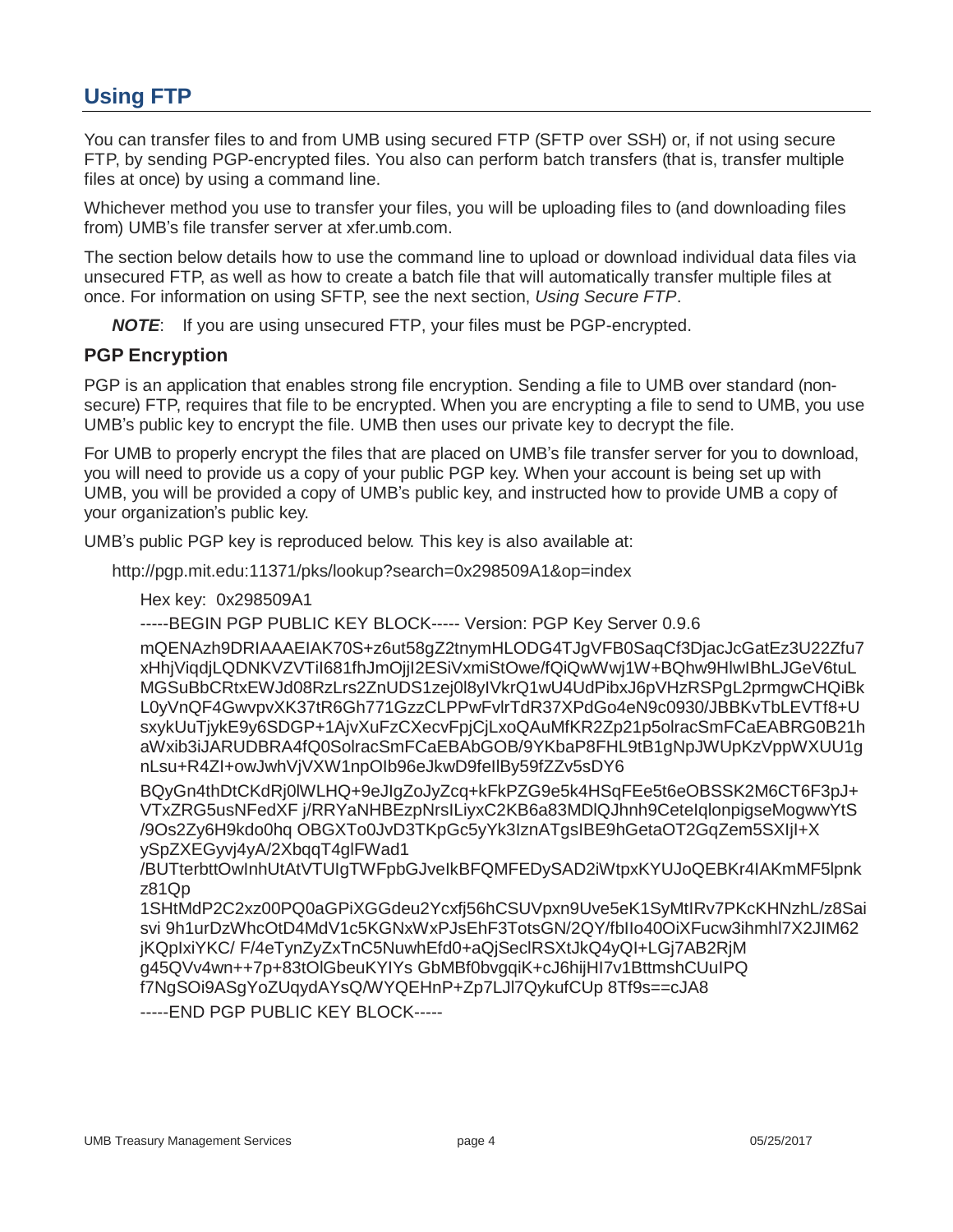## <span id="page-6-0"></span>**Transferring Individual Files**

To log in to UMB's file transfer server and transfer files one at a time, follow the steps below.

1. From the Command Line, type **ftp xfer.umb.com**.

You are connected to UMB's file transfer server. A disclaimer (illustrated below) is displayed, and you are prompted to enter your username.



- 2. Enter your **username** and press **Enter**.
- 3. Enter your **password** and press **Enter**.

You are logged in to your account on UMB's file transfer server.

Use the put and get commands to upload and download files as necessary.

When you are finished, disconnect from UMB's file transfer server and exit the FTP application by entering **bye** and pressing **Enter**.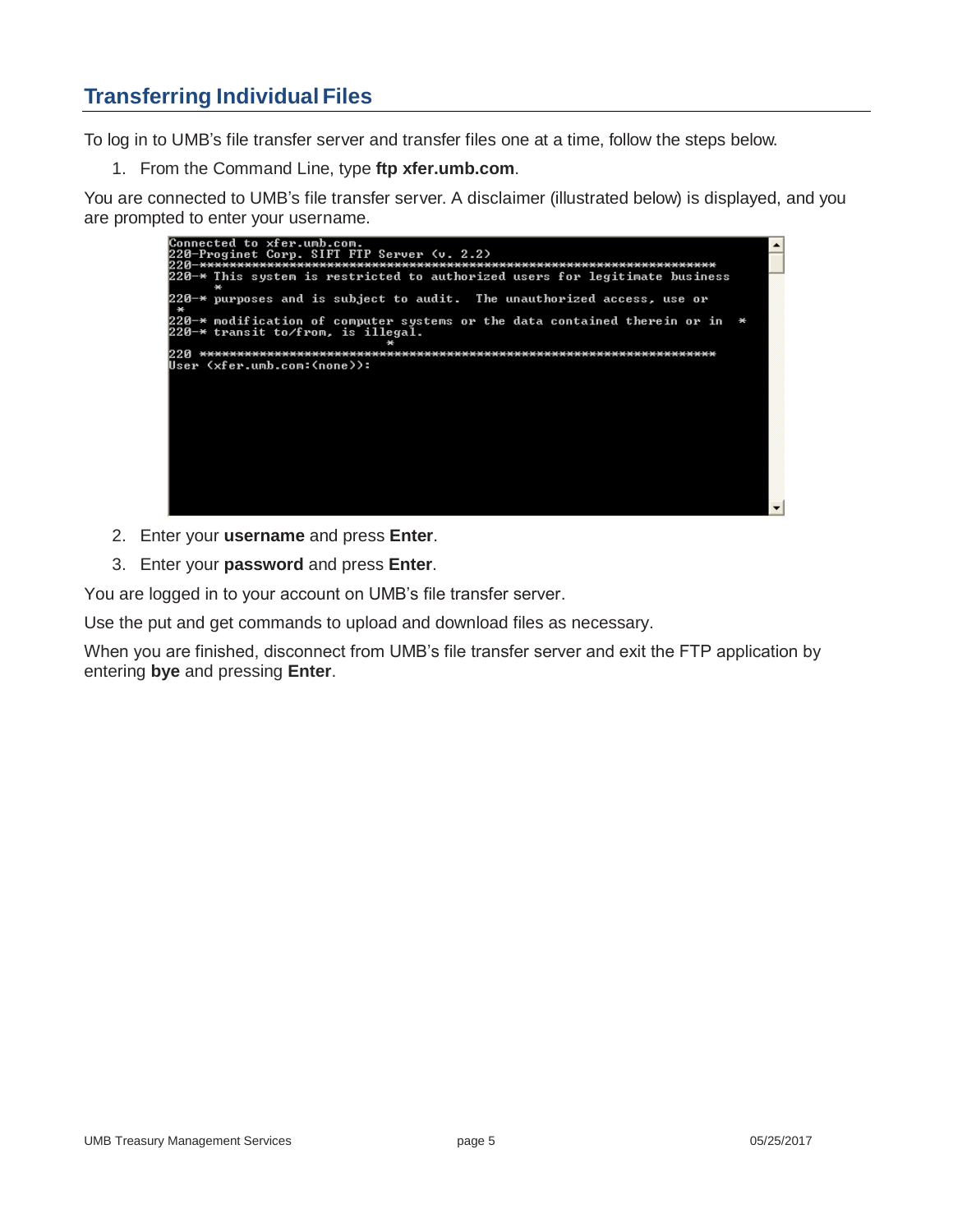## <span id="page-7-0"></span>**Transferring Files in Batch**

You may find it more convenient to transfer multiple files at once in a batch. You can easily do this by creating a simple text file (called a batch file) that contains multiple FTP commands. Adding the -s parameter to the FTP command performs the commands in the batch file after it connects to UMB's file transfer server. Use the following format (leaving out the brackets):

ftp -s:[batch file name][FTP host]

For example, the UMB customer could create a batch file, a simple text file named batch.txt. The command below connects to xfer.umb.com and runs the commands in the file.

ftp -s:batch.txt xfer.umb.com

The batch.txt file contains the following text:

umbcustomer password

get /TransferDirectory/UMBCUSTOMER/ELB.ELB0100.UMBCUSTOMER. BALANCE q:\DATA\Balance.txt

get /TransferDirectory/UMBCUSTOMER/ELB.ELB0300.UMBCUSTOMER.TRANS

q:\DATA\Trans.txt

put c:\DATA\Contr.txt /TransferDirectory/UMBCUSTOMER/ELB.ELB0060. UMBCUSTOMER.TRANS

put c:\DATA\Account.txt/TransferDirectory/UMBCUSTOMER/ELB. ELB0400.UMBCUSTOMER.MAINT

bye

The batch file above does the following:

- Enters the username and password (assuming the customer's password is actually the word "password")
- Downloads the ELB0100 file to the Q:\DATA directory and names it Balance.txt
- Downloads the ELB0300 file to the Q:\DATA directory and names it Trans.txt
- Uploads the ELB0060 file (located at C:\DATA\Account.txt) to the appropriate FTP directory
- Uploads the ELB0400 file (located at C:\DATA\Contr.txt) to the appropriate FTP directory
- Disconnects from UMB's file transfer server and exits the FTP application

You can set up an automated process that will run the batch file every day at a given time.

*NOTE***:** To safeguard the security of your data, keep this password confidential. Do not share this password.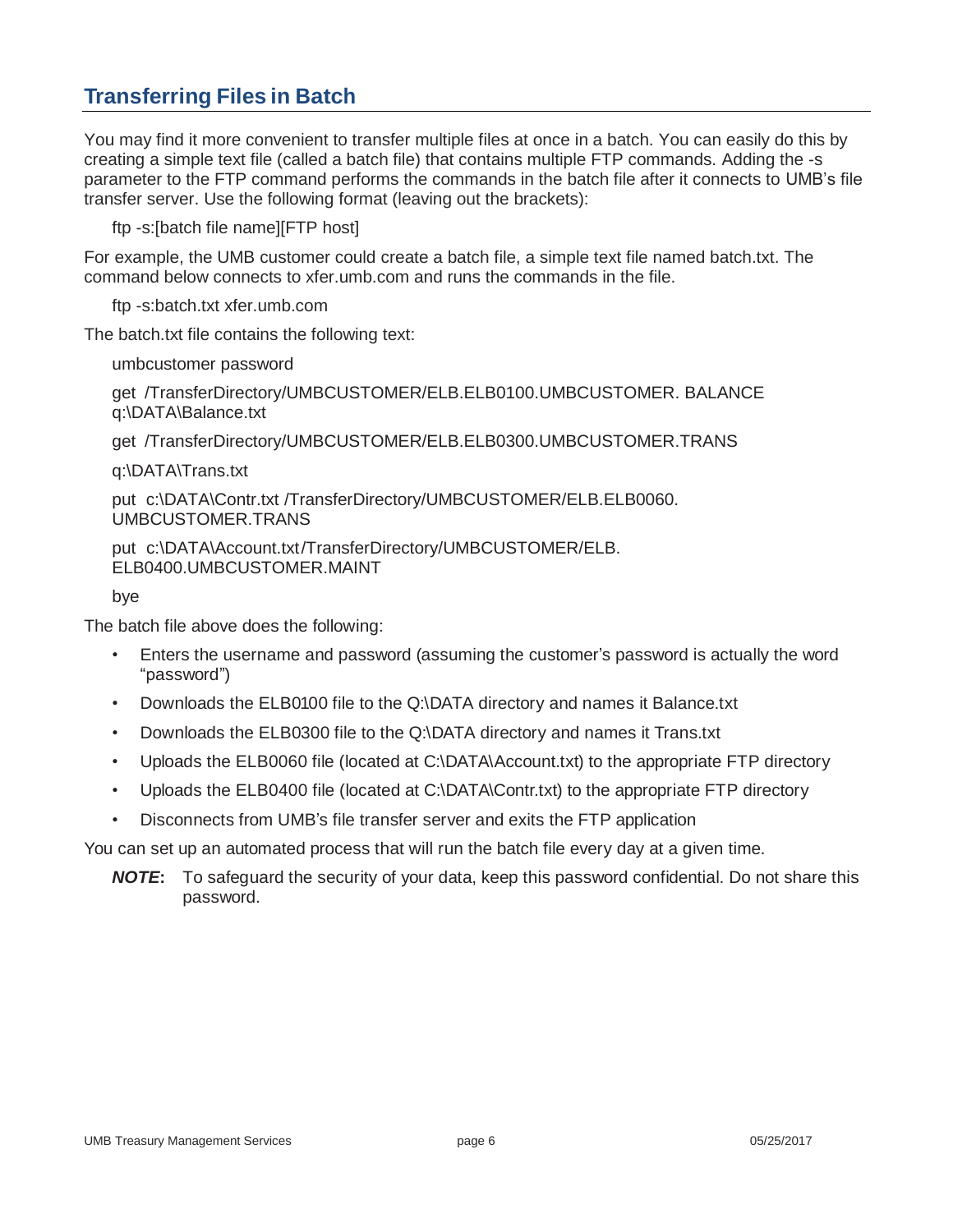## <span id="page-8-0"></span>**FTP Commands**

To FTP files via a command line, you must first connect to UMB's file transfer server (xfer.umb. com), then log in using the username and password that UMB provided for your account. Once you have logged in, transferring files via the command line involves two FTP subcommands: put and get.

### **The Put Command**

The put command uploads a file to a specified directory on UMB's file transfer server. Follow the format below when using the put command (leaving out the brackets):

put [local file location and file name] [remote file location and file name]

For example, the aforementioned UMB customer needs to upload a file containing account information, which is located locally on the user's C: drive in the DATA directory under the name of Account.txt. The user would upload this file to the appropriate directory using the following command:

```
put c:\DATA\Account.txt /TransferDirectory/Filename.txt
```
The above command uploads the file from the user's C: drive to the /TransferDirectory/ directory and names the file Filename.txt.

### **The Get Command**

The get command downloads a file from a specified directory on UMB's file transfer server. Follow the format below when using the get command (leaving out the brackets):

get [remote file location and file name] [local file location and file name]

For example, the aforementioned UMB customer needs to download a file containing balance information, which needs to be saved locally in the DATA directory on the Q: network drive under the name of Balance.txt. The user would download this file from the appropriate directory using the following command:

get /TransferDirectory/Filename.txt Q:\DATA\Balance.txt

The above command downloads the file from UMB's file transfer server and saves it in the Q:\DATA folder with the name Balance.txt.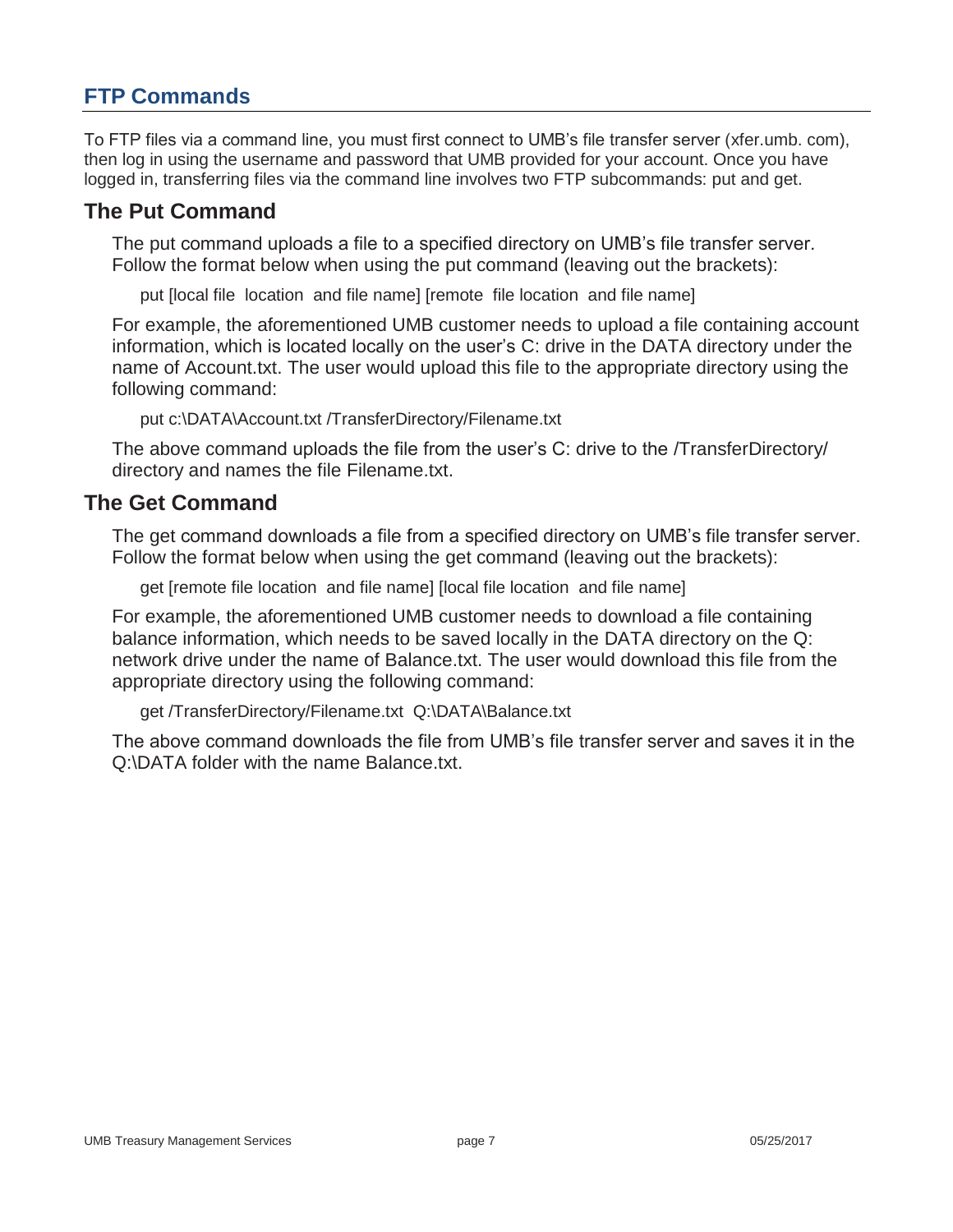## <span id="page-9-0"></span>**Using Secure FTP**

Secure FTP (SFTP) is FTP over Secure Shell (SSH). SSH is a protocol that uses encryption to create a secure "tunnel" between two nodes—in this case, your computer and UMB. Because SSH ensures that the connection between your computer and UMB is secure, the files to be transferred do not need to be encrypted.

As with unsecured FTP, you will be uploading files to (and downloading files from) UMB's file transfer server at xfer.umb.com.

#### <span id="page-9-1"></span>**Working with SFTP Clients**

SFTP is not natively supported within Windows, so to transfer files via SFTP you need to use a thirdparty application that supports FTP over SSH. For information on SFTP clients, see *For More Information*.

SFTP client interfaces will vary, depending on the product you choose. Consult the documentation for your SFTP client.

#### <span id="page-9-2"></span>**Public Key Exchange**

Note that the first time you access UMB's file transfer server via SFTP, you are required to accept UMB's public key and to enter your password. Subsequent connections only require a password.

### <span id="page-9-3"></span>**SFTP Scripting**

Many SFTP clients support some form of scripting, enabling you to automate the transfer of files. Some even the GET and PUT commands detailed in the previous section, as well as other commands. See *FTP Commands* section for more information.

Consult your client's documentation for more information on scripting.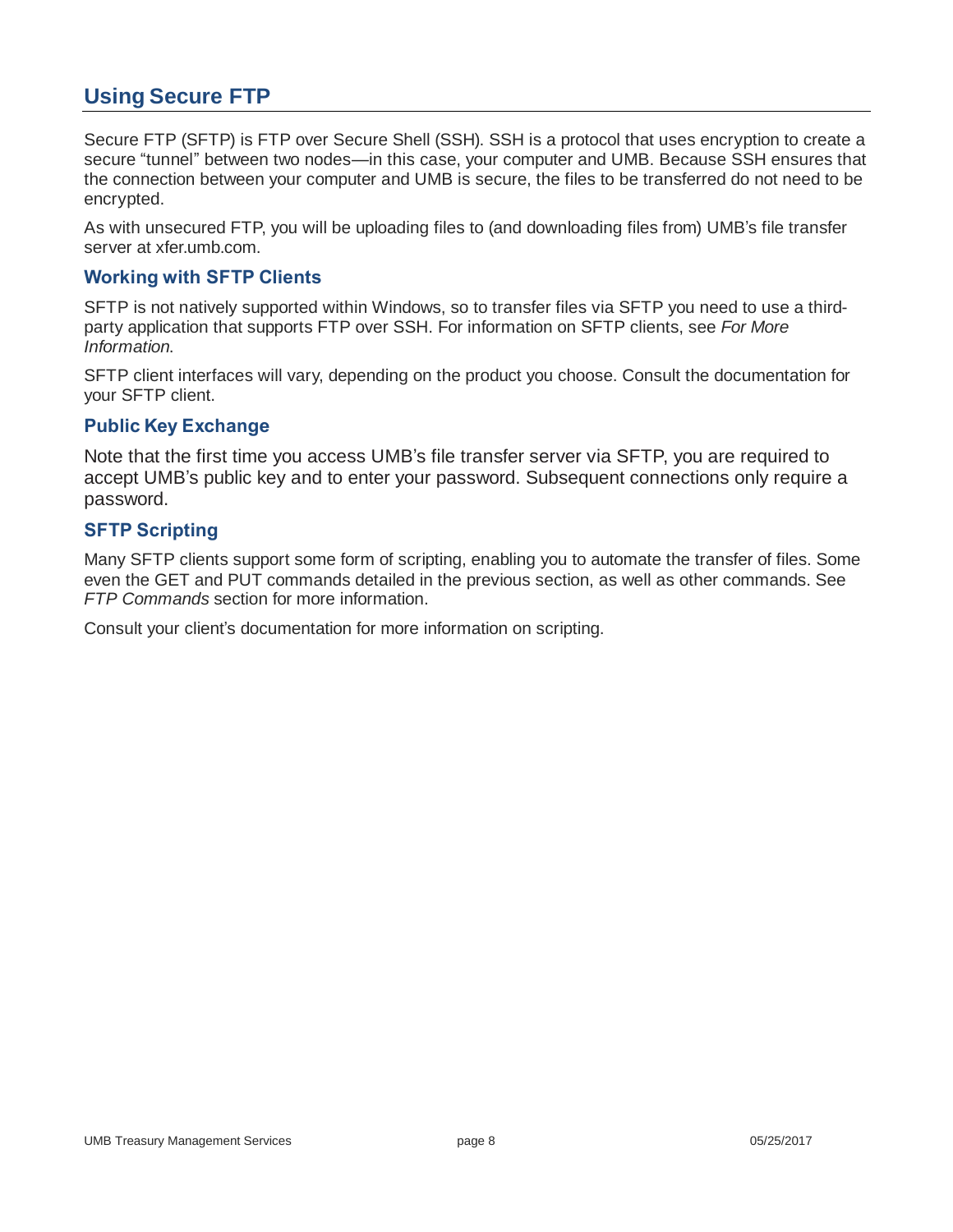## <span id="page-10-0"></span>**For More Information**

The following sites provide more detailed information on subjects covered in this guide. ‡

- For in-depth background on SSH:
	- [http://en.wikipedia.org/wiki/Secure\\_Shell](http://en.wikipedia.org/wiki/Secure_Shell)
- For PGP corporation, which produces PGP- encryption products [http://PGP.com](http://pgp.com/)
- For openPGP Alliance, a site dedicated to the OpenPGP encryption standard: [http://openPGP.org](http://openpgp.org/)

<sup>‡</sup> When you click these links, you will leave UMB's Web site and will go to Web sites that are not controlled by or affiliated with UMB. We have provided these links for your convenience. However, we do not endorse or guarantee any products or services you may view on other sites. Other Web sites may not follow the same privacy policies and security procedures that UMB does so please review their policies and procedures carefully.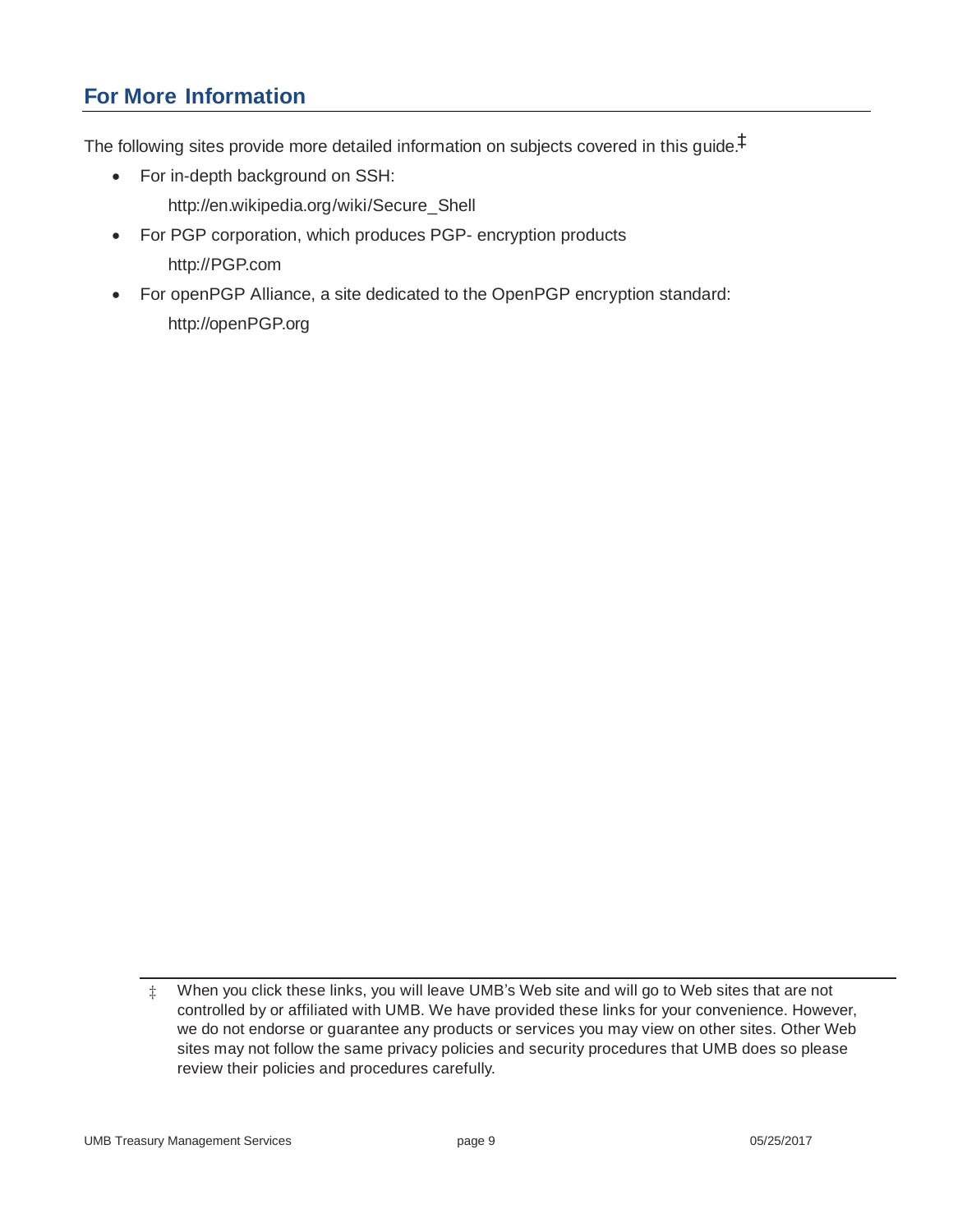## <span id="page-11-0"></span>**Using UMB Secure File Transfer**

UMB Secure File Transfer is a Java-based interface that you can use to upload and download your files through a secure SSL connection. Supported browsers are:

- Internet Explorer, Version 9 or higher
- Mozilla Firefox
- Google Chrome
- Safari

*NOTE*: This application is no longer Java based.

This section provides an overview of UMB Secure File Transfer, detailing how to log in to the system and how to use it to transfer files back and forth between your organization and UMB.

### <span id="page-11-1"></span>**Logging In**

You must log in to the system before you can begin exchanging files with UMB. To log in to the system, follow the steps below.

You access SIFT via UMB Direct.

When you log on to UMB Direct you must enter a user ID and password. This prevents others from accessing your information. The highest level of encryption available scrambles the information being sent from your computer. This information can only be decoded by the bank's servers.

In addition to your username and password, you must create a unique security profile. This profile assists UMB in recognizing you and your computer ,as well as verify for you that you are on the authentic UMB Web site.

Web Address: [www.umb.com/Commercial/index.html](http://www.umb.com/Commercial/index.html)

1. Select UMB Direct in the Sign in to: section. Type your **Company ID** and **User ID** and click **Next**.

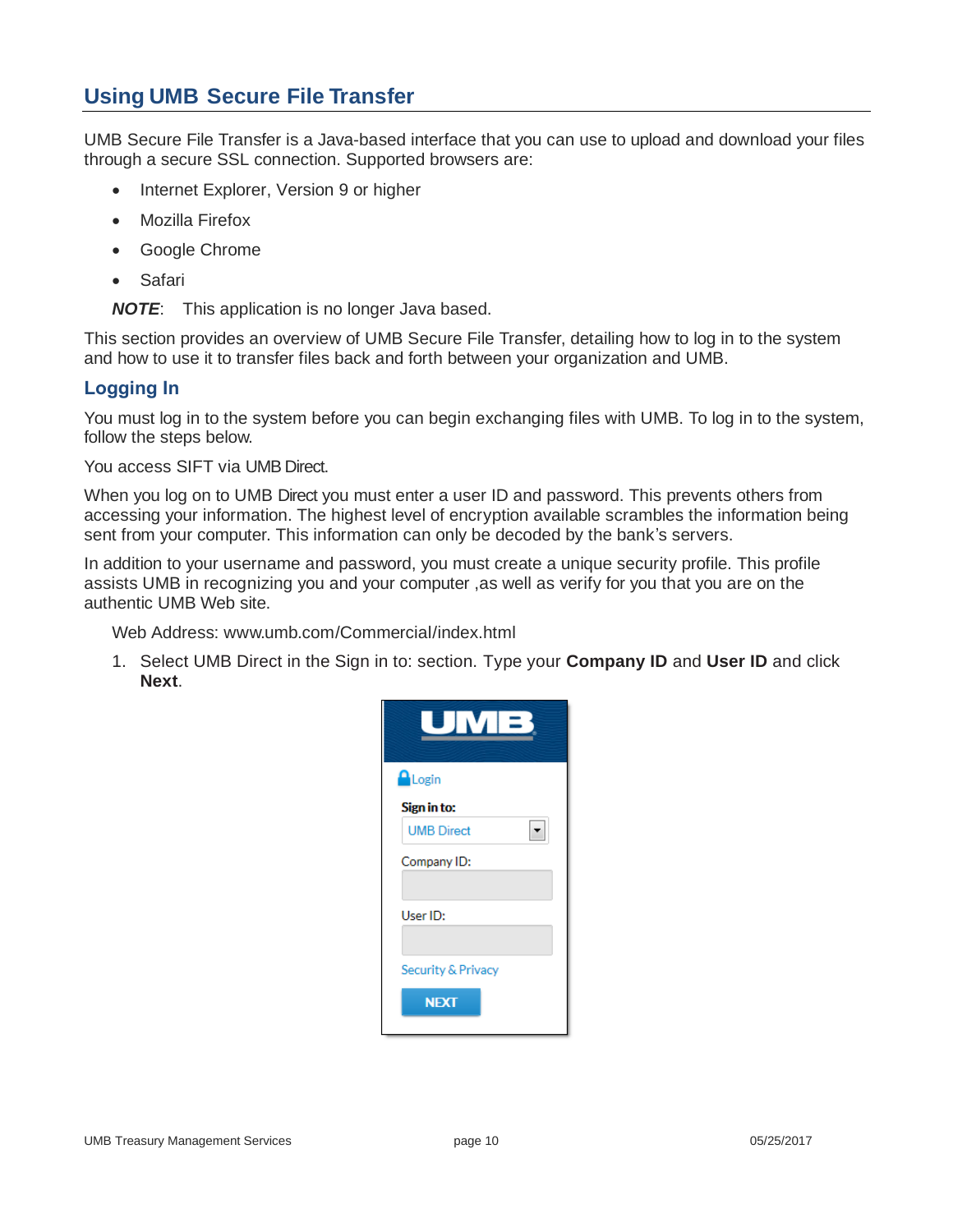- 2. Enter your **password**, and if required, **token passcode** on the next screen and click **Sign In**.
	- *NOTE*: If this is your initial login, you will be provided with a temporary password and token code to use. As part of this login, you will be required to establish a security profile and change the password before you see the screen below.

| Sign In                |
|------------------------|
| <b>Account Sign In</b> |
| Sign in to:            |
| <b>UMBDirect</b>       |
| User ID:               |
| bestco-mary            |
| Password:              |
|                        |
| Security Token Code:   |
|                        |
| Sign in                |

The UMB Direct landing page is displayed.

3. Select **Services** to display menu, click **UMB Web Exchange**.

| UMB                                                  | <b>Direct</b>                                                   |                                     |                                                    |       |                                                                       |                            |            |      |                     |
|------------------------------------------------------|-----------------------------------------------------------------|-------------------------------------|----------------------------------------------------|-------|-----------------------------------------------------------------------|----------------------------|------------|------|---------------------|
| ⋒                                                    | Services -                                                      |                                     |                                                    |       | <b>Manage Users</b>                                                   | Manage Token               | My Profile | Help | Log Out             |
| <b>Accounts</b><br>Home<br>Your session will end in: | <b>ACH Debit Filter</b><br><b>Bank Administration Reporting</b> | <b>Check Services</b> File Services | Tools<br>Administration                            |       |                                                                       |                            |            |      | <b>Help   Inbox</b> |
|                                                      | <b>Banking</b><br><b>Remote Deposit Capture</b>                 |                                     | <b>O New Messages</b> O New Alerts O New Approvals |       |                                                                       |                            |            |      |                     |
|                                                      | Retail Interactive Lockbox (PROD)                               |                                     | My view                                            | ᅕᆞ    | <b>Balances Chart</b>                                                 | ᅕᆞ                         |            |      |                     |
|                                                      | Retail Lockbox Image Viewer<br><b>UMB WebExchange</b>           | <b>Action</b>                       |                                                    |       | Click the 'Change widget settings' icon to set your<br>preferences.   |                            |            |      |                     |
|                                                      | Wholesale Lockbox Imaging                                       | $\blacksquare$                      |                                                    |       |                                                                       |                            |            |      |                     |
|                                                      | Reports                                                         | $\mathbf{\ddot{\alpha}}$ $\sim$     | <b>Shortcuts</b>                                   | iot √ | <b>Special Reports</b><br><b>Report Name</b>                          | $\alpha \sim$<br>Date/Time |            |      |                     |
|                                                      | <b>Report Name</b>                                              | $\blacksquare$<br>Custom            | бB<br><b>Create Payment</b>                        |       | Click the 'Change widget settings' icon to choose special<br>reports. |                            |            |      |                     |
|                                                      |                                                                 |                                     | X<br><b>Create Transfer</b>                        |       |                                                                       |                            |            |      | Feedback            |
|                                                      |                                                                 |                                     | <b>View Statement</b><br>$\bullet$                 |       |                                                                       |                            |            |      | œ                   |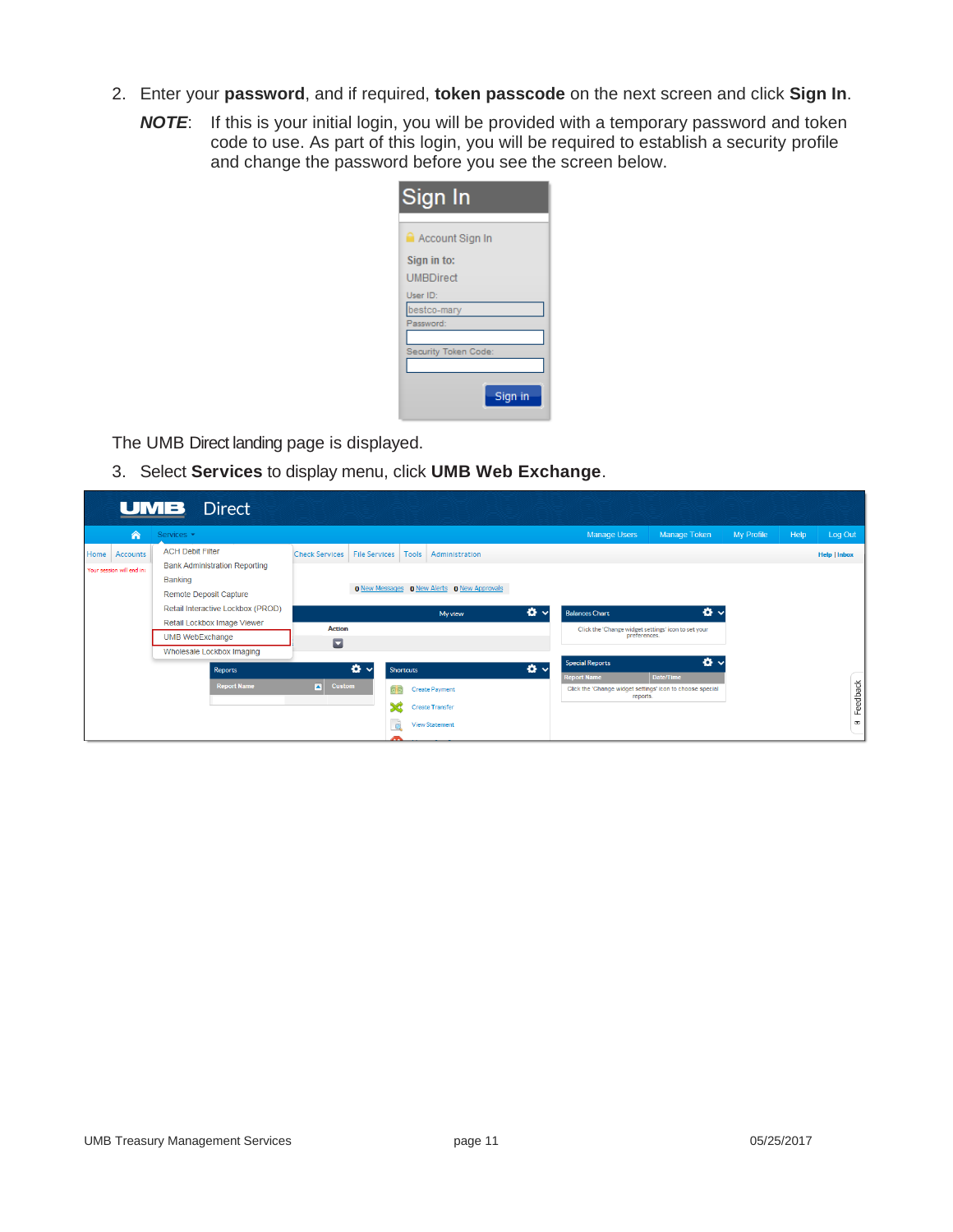The Web Exchange landing page will display.

4. Click **UMB Secure File Transfer**.

| <b>Commercial &amp; Institutional</b><br><b>About UMB</b>                                                   |
|-------------------------------------------------------------------------------------------------------------|
| <b>Account Services</b><br>» Remote Deposit Capture (New)                                                   |
|                                                                                                             |
| UMB Global Trade<br><b>UMB Secure File Transfer</b><br>Wholesale Lockbox Imaging<br><b>UMB Trust Direct</b> |
|                                                                                                             |
|                                                                                                             |
|                                                                                                             |

The UMB Secure File Transfer interface (illustrated below) is displayed.

| M B              |                             |                        |             | 畫<br>T Welcome Mary Watson |
|------------------|-----------------------------|------------------------|-------------|----------------------------|
|                  |                             |                        |             | C Refresh   Help   Logout  |
| Transfers        | <b>Secure File Transfer</b> |                        |             |                            |
| <b>E</b> History | / Transfers                 |                        | Find        | ▼                          |
|                  | Name $\sim$                 | Type                   | <b>Size</b> | Date Modified              |
|                  | BESTCO_ARP_DOWNLOAD<br>盠    | <b>Download Folder</b> |             | 5/8/17 12:00 AM            |
|                  | 盒<br>BESTCO_EFT_UPLOAD      | <b>Upload Folder</b>   |             | 5/8/17 12:00 AM            |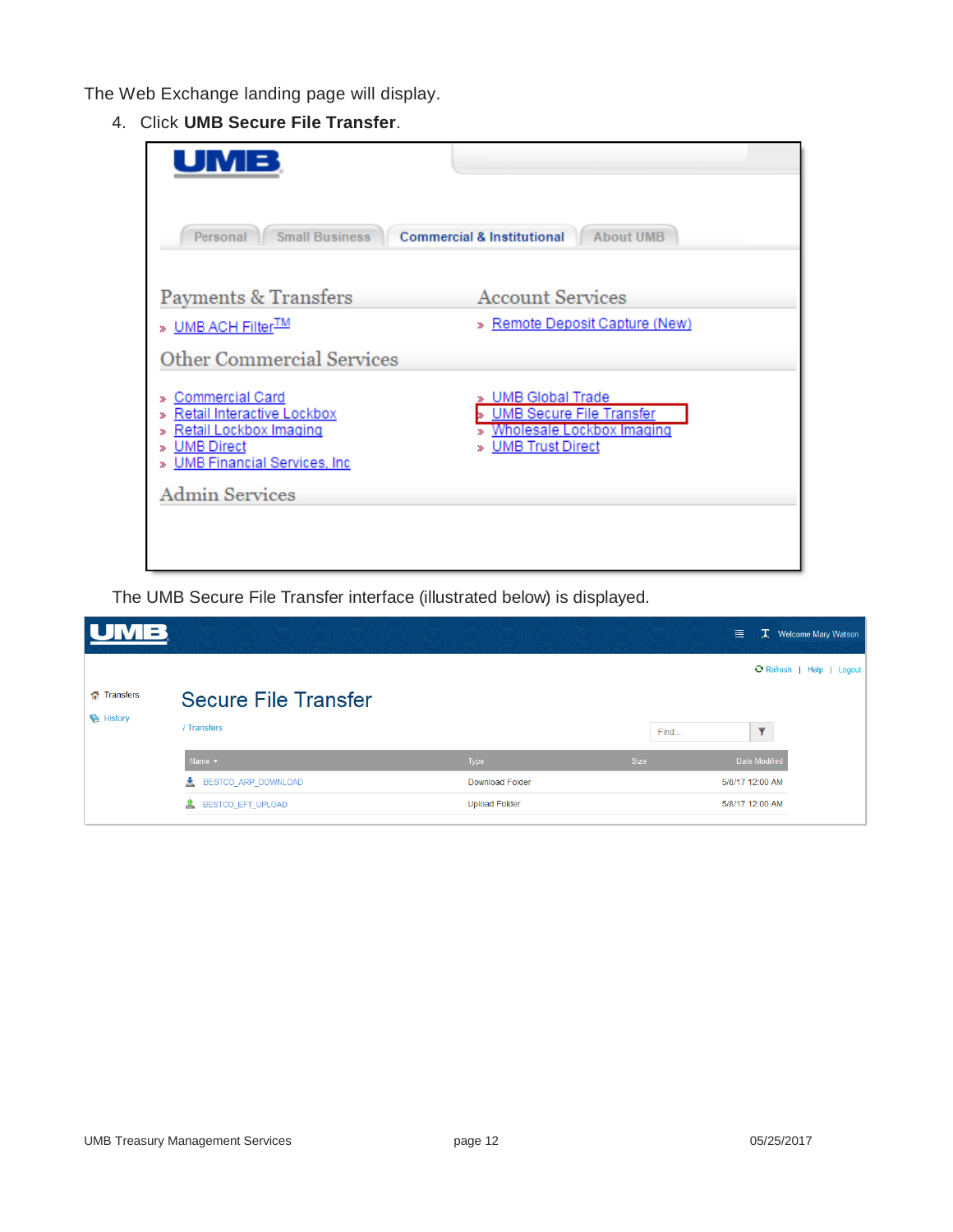## <span id="page-14-0"></span>**Transferring Files**

The file transfer interface will allow you to upload or download files. Depending upon your access, you may only have the ability to upload or download.

|                         |                             |                        |             | $\mathbf{T}$<br>廣<br>Welcome Mary Watson<br>$^{\circ}$ C $^{-}$ |
|-------------------------|-----------------------------|------------------------|-------------|-----------------------------------------------------------------|
| <b>Transfers</b><br>B   | <b>Secure File Transfer</b> |                        |             | C Refresh   Help   Logout<br>(D)                                |
| <b>E</b> History        | / Transfers                 |                        | Find        | $\overline{\mathbf{v}}$                                         |
|                         | Name $\sim$                 | Type                   | <b>Size</b> | <b>Date Modified</b>                                            |
| $\overline{\mathsf{A}}$ | BESTCO_ARP_DOWNLOAD<br>荅    | <b>Download Folder</b> |             | 5/10/17 12:00 AM                                                |
|                         | <b>1</b> BESTCO_EFT_UPLOAD  | <b>Upload Folder</b>   |             | 5/10/17 12:00 AM                                                |

The interface displays a list of the files and/or directories your account has been configured to send and receive. For each file or directory, the grid displays a description and the local file name, as well as whether the file or directory is configured for upload (to UMB) or download (from UMB).

Navigating this screen:

- A. The interface displays a list of the files and/or directories your account has been configured to send and receive. For each file or directory, the grid displays a description and the local file name, as well as whether the file or directory is configured for upload (to UMB) or download (from UMB).
- B. The menu on the left allows you to move between the Transfers and History screens.
- C. There are two options on the blue bar at the top right side of the screen.

| $\equiv$           | This option will move the Transfers and History menu to the top blue bar.<br>The folder section of the screen will expand. |
|--------------------|----------------------------------------------------------------------------------------------------------------------------|
| $\mathbf{T}_\cdot$ | This option will increase the font size.                                                                                   |

D. Below the blue bar, there are three more options

| <b>C</b> Refresh | If you are on an Uploads or Downloads folder, Refresh will update the<br>screen and show new files. |
|------------------|-----------------------------------------------------------------------------------------------------|
| Help             | Help will display a quick start guide.                                                              |
| Logout           | Logout will close UMB Secure File Transfer.                                                         |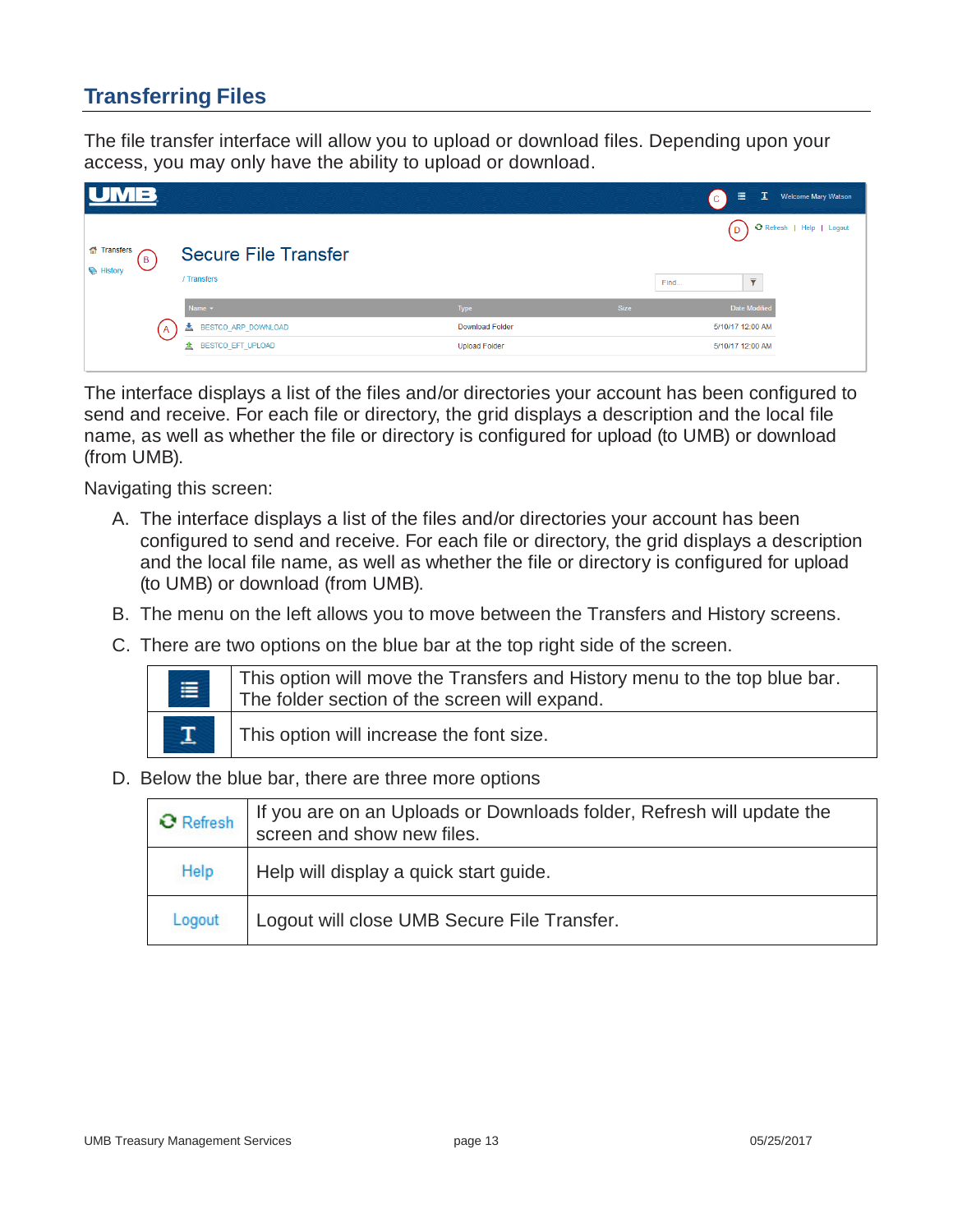### <span id="page-15-0"></span>**Uploading Files**

You can upload files by dragging and dropping files into the upload folder or you can use a browse option to locate your files and upload.

### **Drag and Drop Files for Upload**

1. Click an **Upload Folder**.

| Transfers        | <b>Secure File Transfer</b> |                        |             |                 |
|------------------|-----------------------------|------------------------|-------------|-----------------|
| <b>E</b> History | / Transfers                 |                        | Find        | $\,$            |
|                  | Name $\sim$                 | Type                   | <b>Size</b> | Date Modified   |
|                  | BESTCO ARP DOWNLOAD<br>┻    | <b>Download Folder</b> |             | 5/8/17 12:00 AM |
|                  | BESTCO_EFT_UPLOAD           | <b>Upload Folder</b>   |             | 5/8/17 12:00 AM |

The Upload Folder is displayed.



- 2. Locate your files to upload.
	- *NOTE*: You can shrink the secure file transfer window so that you may view your desktop or folders.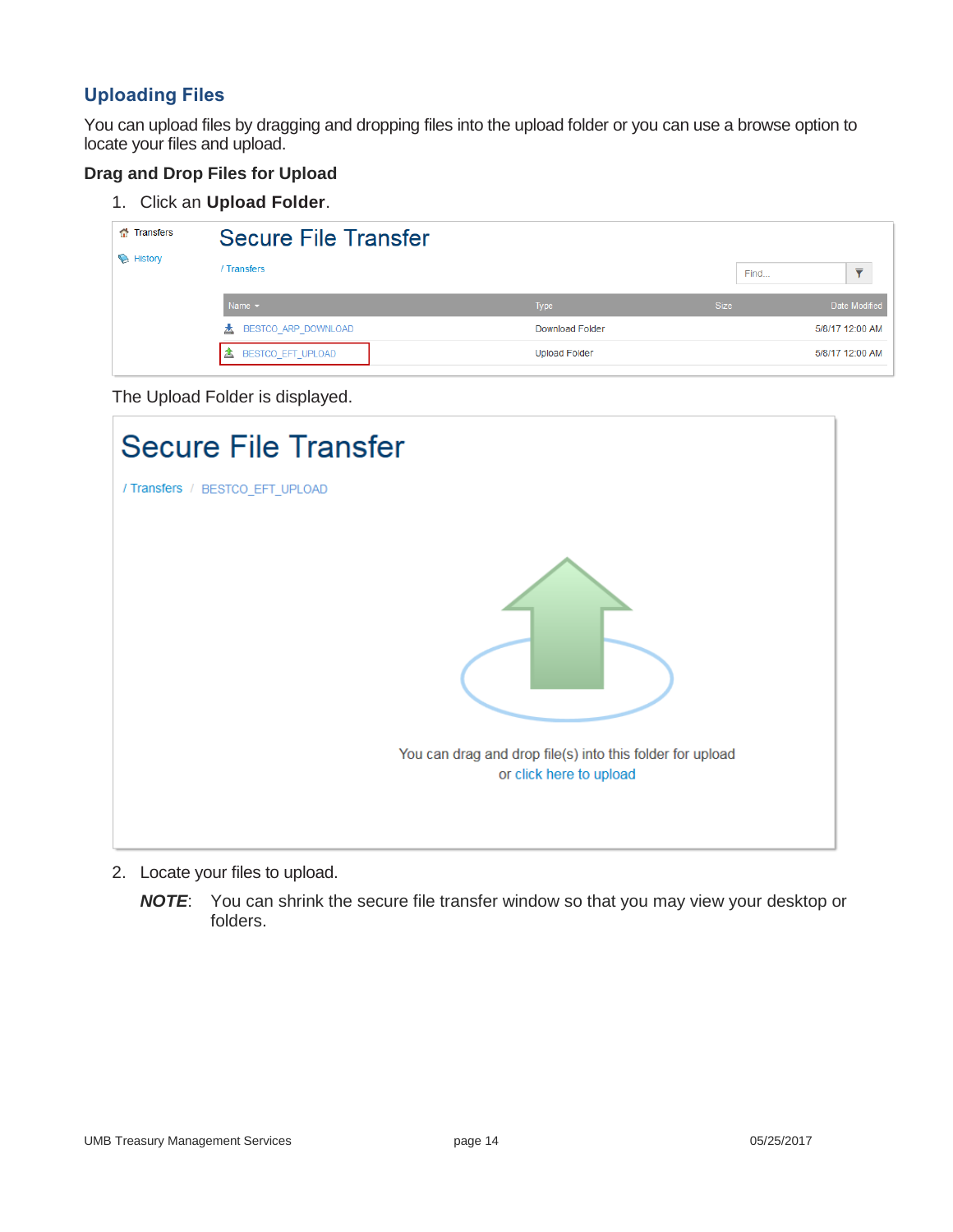3. Drag one or more files to the green **up arrow**.



The files will automatically upload. A green bar at the bottom of the screen will show the upload progress.

100%: Uploaded

4. When the files have been uploaded, you can go to **History** to verify your files were successful.

#### **Browse for Files and Upload**

1. Click an **Upload Folder**.

| Transfers<br>a.  | <b>Secure File Transfer</b> |                        |             |                 |
|------------------|-----------------------------|------------------------|-------------|-----------------|
| <b>E</b> History | / Transfers                 |                        | Find        | $=$             |
|                  | Name $\sim$                 | Type                   | <b>Size</b> | Date Modified   |
|                  | BESTCO ARP DOWNLOAD<br>盠    | <b>Download Folder</b> |             | 5/8/17 12:00 AM |
|                  | BESTCO_EFT_UPLOAD           | <b>Upload Folder</b>   |             | 5/8/17 12:00 AM |

The Upload Folder is displayed.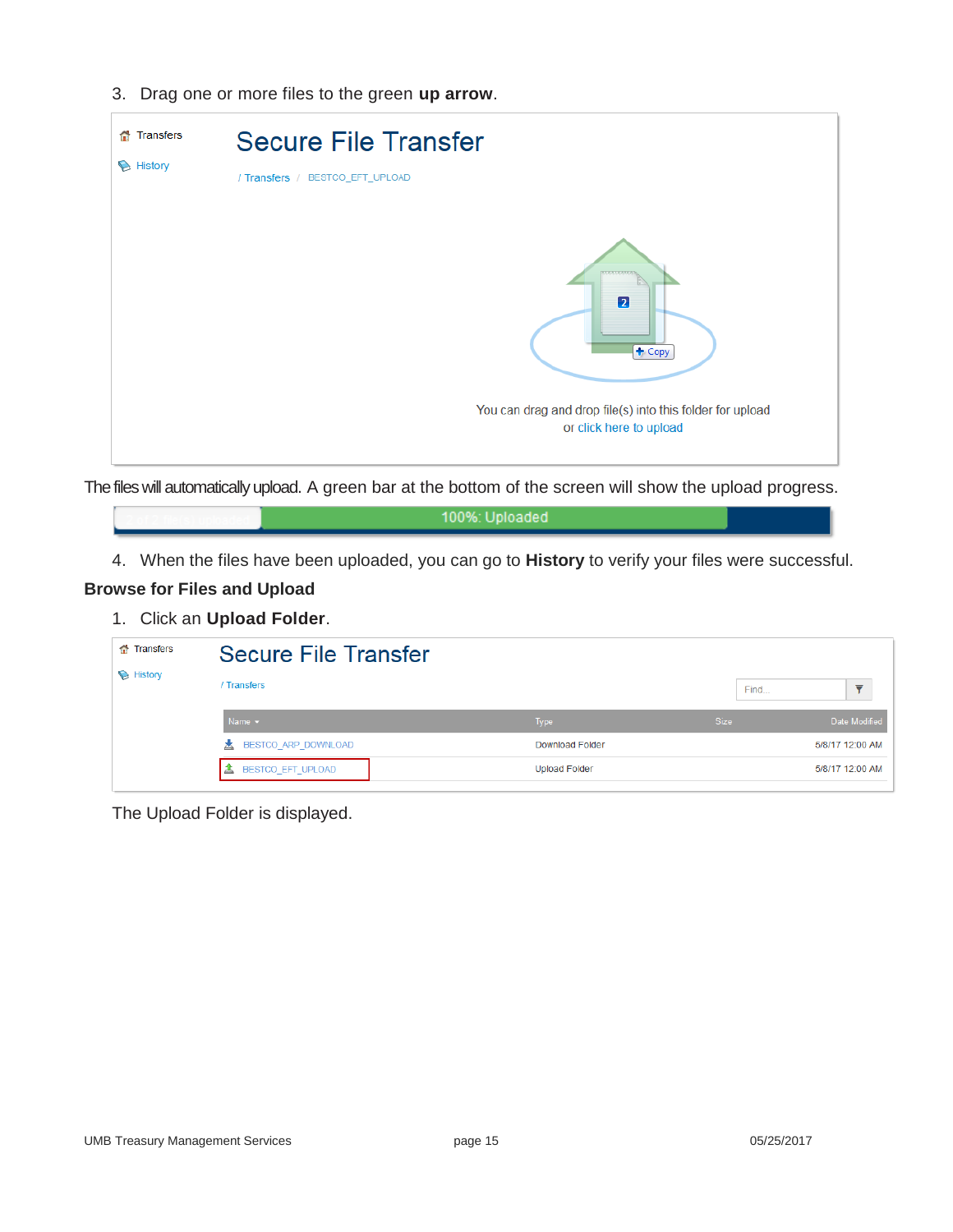2. Select the blue link **click here to upload**.

| <b>Secure File Transfer</b>                                                          |
|--------------------------------------------------------------------------------------|
| / Transfers / BESTCO_EFT_UPLOAD                                                      |
| You can drag and drop file(s) into this folder for upload<br>or click here to upload |

The File Upload dialog box will display.

3. Click **+Add files**.

 $\overline{\phantom{a}}$ 

| File upload to folder: '//BESTCO_EFT_UPLOAD'         | $\pmb{\times}$ |
|------------------------------------------------------|----------------|
|                                                      |                |
|                                                      |                |
|                                                      |                |
|                                                      |                |
|                                                      |                |
|                                                      |                |
|                                                      |                |
| $\odot$ Upload All<br>O Cancel upload<br>+ Add files |                |
|                                                      |                |
| Close                                                |                |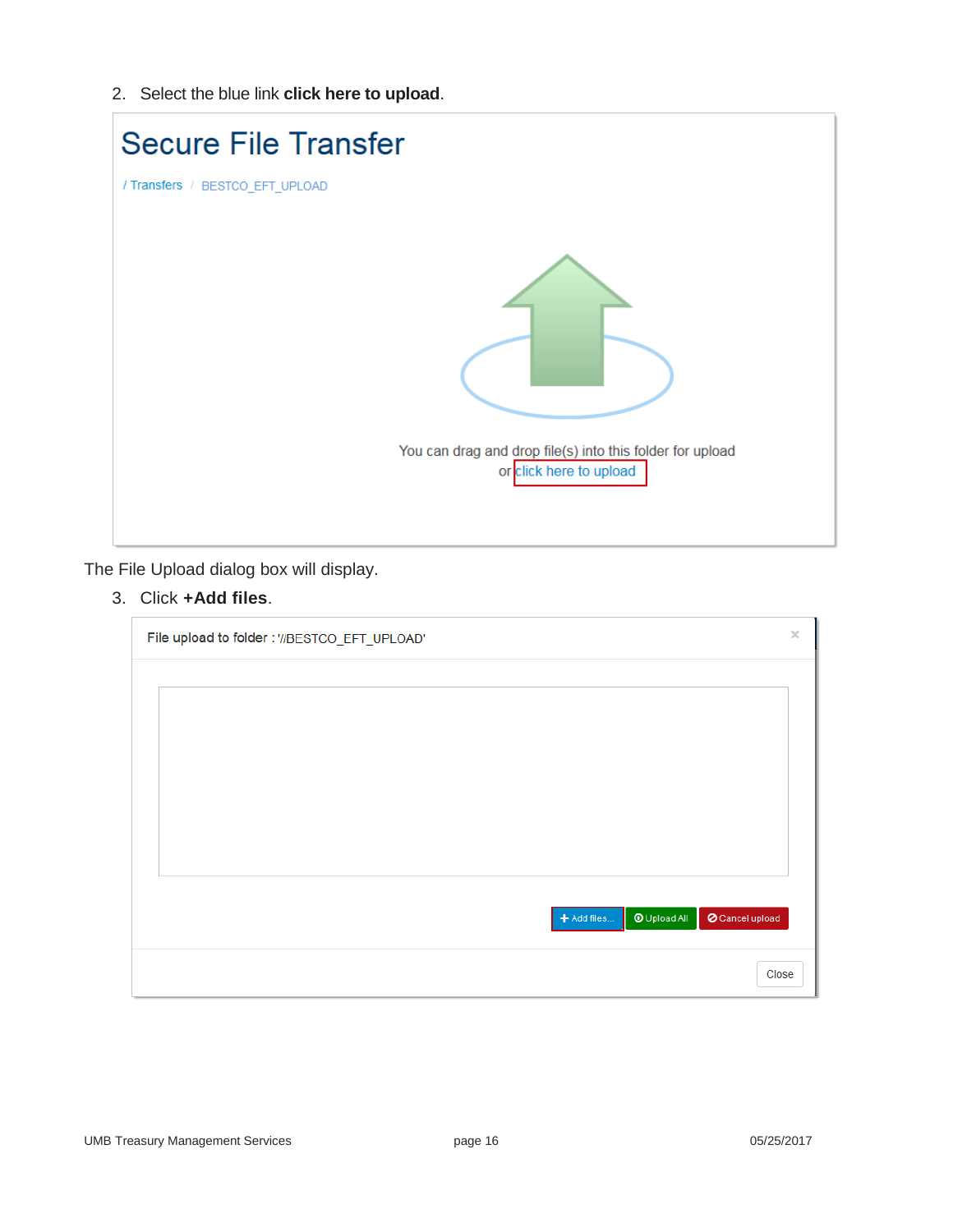4. Browse to locate the files to be uploaded. You may highlight one or more files. Click **Open** to add the file(s) to the application.

| File Upload      |                           |                                                     |                   |                      |                           |                     |        | $\mathbf{x}$ |               | $\pmb{\times}$ |
|------------------|---------------------------|-----------------------------------------------------|-------------------|----------------------|---------------------------|---------------------|--------|--------------|---------------|----------------|
|                  | Upload Files              |                                                     |                   |                      | $\mathbf{v}$ $\mathbf{t}$ | Search Upload Files |        | م            |               |                |
| Organize v       | New folder                |                                                     |                   |                      |                           | ⊪ ▼                 | 団      | $\odot$      |               |                |
| $\blacktriangle$ | Name                      | ×                                                   | Date modified     | Type                 |                           |                     |        |              |               |                |
|                  | 图 EFT Upload 05092017.csv |                                                     | 5/9/2017 12:50 PM | Microsoft Excel C    |                           |                     |        |              |               |                |
|                  | Upload A.txt              |                                                     | 5/9/2017 12:50 PM | <b>Text Document</b> |                           |                     |        |              |               |                |
|                  |                           |                                                     |                   |                      |                           |                     |        |              |               |                |
|                  |                           |                                                     |                   |                      |                           |                     |        |              |               |                |
|                  |                           |                                                     |                   |                      |                           |                     |        |              |               |                |
| F                |                           |                                                     |                   |                      |                           |                     |        |              |               |                |
|                  |                           |                                                     |                   |                      |                           |                     |        |              |               |                |
|                  |                           |                                                     |                   |                      |                           |                     |        |              |               |                |
|                  |                           |                                                     |                   |                      |                           |                     |        |              |               |                |
|                  |                           | File name: "Upload A.txt" "EFT Upload 05092017.csv" |                   |                      | $\bar{\mathbf{v}}$        | All Files (*.*)     |        | ۰            |               |                |
|                  |                           |                                                     |                   |                      |                           | Open                | Cancel |              | Cancel upload |                |
|                  |                           |                                                     |                   |                      |                           |                     |        |              |               |                |
|                  |                           |                                                     |                   |                      |                           |                     |        |              |               |                |
|                  |                           |                                                     |                   |                      |                           |                     |        |              | Close         |                |
| 嚜<br>티           |                           |                                                     |                   |                      |                           |                     |        |              |               |                |

- 5. The File Upload dialog box will display.
	- a. To remove a file, click the **Cancel** button to the right of the file name.
	- b. To remove all files, click **Cancel Upload**.
	- c. To upload all the files, click **Upload All**.

| File upload to folder : 'BESTCO_EFT_UPLOAD' |         | ×                                                          |
|---------------------------------------------|---------|------------------------------------------------------------|
| EFT Upload 05092017.csv                     | 0.82 KB | O Cancel                                                   |
| Upload A.txt                                | 1.50 KB | O Cancel                                                   |
|                                             |         |                                                            |
|                                             |         |                                                            |
|                                             |         | $\bm{\Theta}$ Upload All<br>O Cancel upload<br>+ Add files |
|                                             |         | Close                                                      |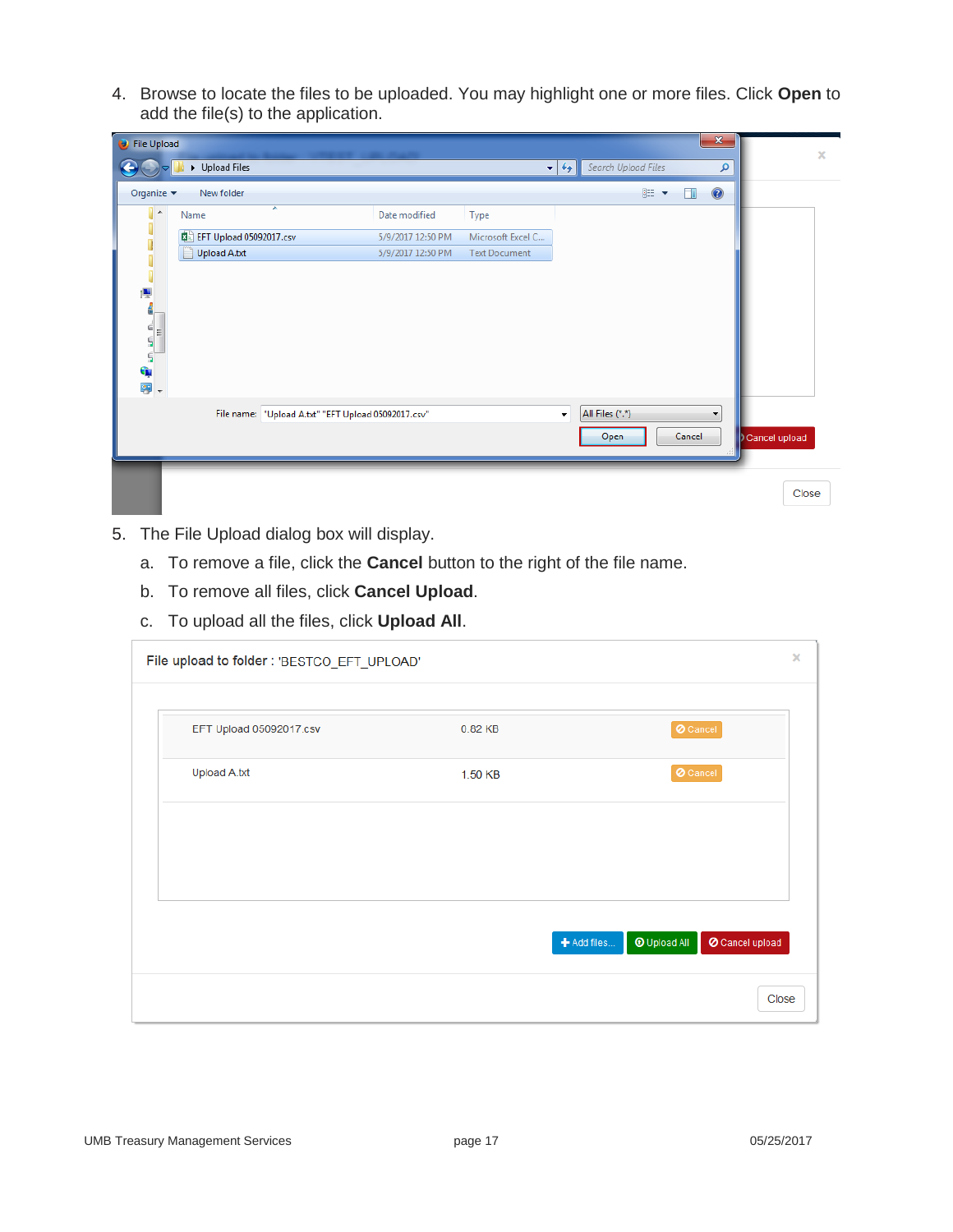Each file will upload.

- A check mark will display when a file has finished uploading.
- A green status bar will display to show the progress of the file currently uploading. You can cancel a file that has not finished uploading.

| File upload to folder : 'BESTCO_EFT_UPLOAD'          |         |                                    |                 |
|------------------------------------------------------|---------|------------------------------------|-----------------|
| EFT Upload 05092017.csv                              | 0.82 KB |                                    |                 |
| Upload A.txt                                         | 1.50 KB |                                    | O Cancel        |
|                                                      |         |                                    |                 |
|                                                      |         |                                    |                 |
|                                                      |         |                                    |                 |
| 89.75 kbit/s   00:00:00   100.00 %   2.32 KB/2.32 KB |         | <b>D</b> Upload All<br>+ Add files | O Cancel upload |
|                                                      |         |                                    |                 |
|                                                      |         |                                    | Close           |

- 6. After all the files have been uploaded, click **Close**. Click **Transfers** from the menu on the left side of the screen.
- 7. When the files have been uploaded, you can go to **History** to verify your files were successful.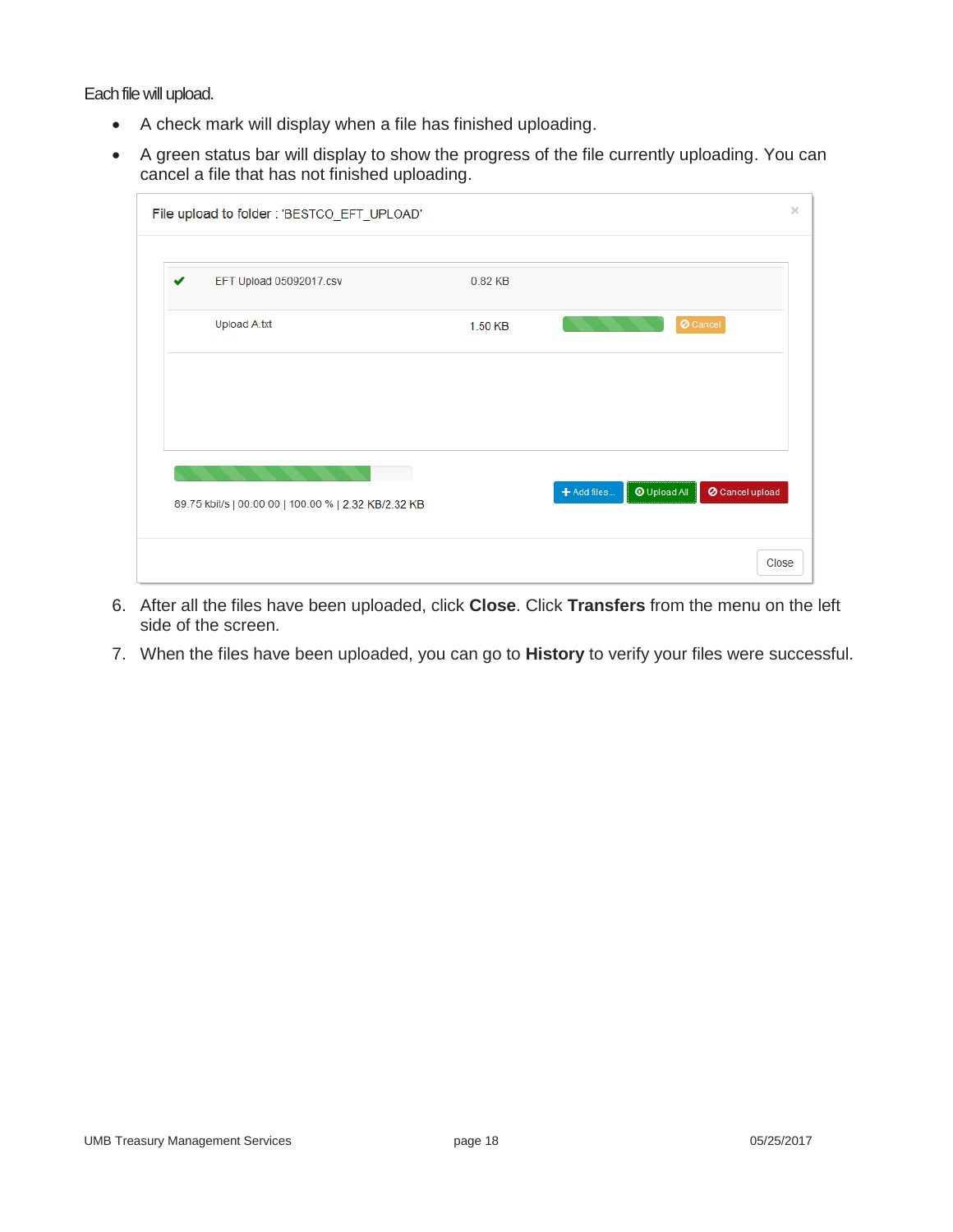### <span id="page-20-0"></span>**Download Files**

Follow the steps below to download files.

- *NOTE*: Below you download your first file, you should check your browser's default Download setting. This setting will allow you to:
	- Choose the download location with each file. This option should be used if you need different files to be downloaded to different folders.
	- Set a default download location. As you download the files, you will not be prompted to select a download folder. This option can be used if all files will be downloaded to the same location.

Refer to the Default Browser Settings section later in this guide.

- 1. Click a **Download** folder.
- 2. The list of files you may download will display.

The files will display in alphabetical order by name. You can change the sort order by clicking an option on the header row.

| / Transfers / BESTCO ARP DOWNLOAD |      | 齿    | Find | $\overline{\mathbf{Y}}$ |
|-----------------------------------|------|------|------|-------------------------|
| Name $\sim$                       | Type | Size |      | <b>Date Modified</b>    |
| <b>RETURNS_050917</b>             |      | 1 KB |      | 5/9/17 8:48 AM          |
| PAID IMAGES_050917                |      | 1 KB |      | 5/9/17 7:22 AM          |
| FILE 050917                       |      | 1 KB |      | 5/9/17 5:22 AM          |
| $\frac{1}{187}$<br>ARP_050917     | txt  | 1 KB |      | 5/9/17 6:42 AM          |
| $\frac{1}{187}$<br>PARP_050917    | txt  | 1 KB |      | 5/9/17 6:32 AM          |
| 扁<br>OUTSTANDING_050917           | txt  | 1 KB |      | 5/9/17 7:14 AM          |

3. If you mouse over one of the file names, you should see a pop with instructions.

|                | Name <b>v</b>                       |
|----------------|-------------------------------------|
| ≡<br><b>BT</b> | date.bt                             |
|                | Click the link to download the file |

- 4. To download the file, double click the file **Name**.
- 5. The file will download in one of two ways:
	- a. If you have set a default download folder in your browser, you will not need to set a download location.
	- b. If you do not have a default folder set, a dialog box will display so that you may select the download location. Browse to locate your folder and click **Save**.
- *NOTE*: Once you have clicked the link and downloaded the file, background processing on the UMB Secure File Transfer system automatically removes that file from the directory and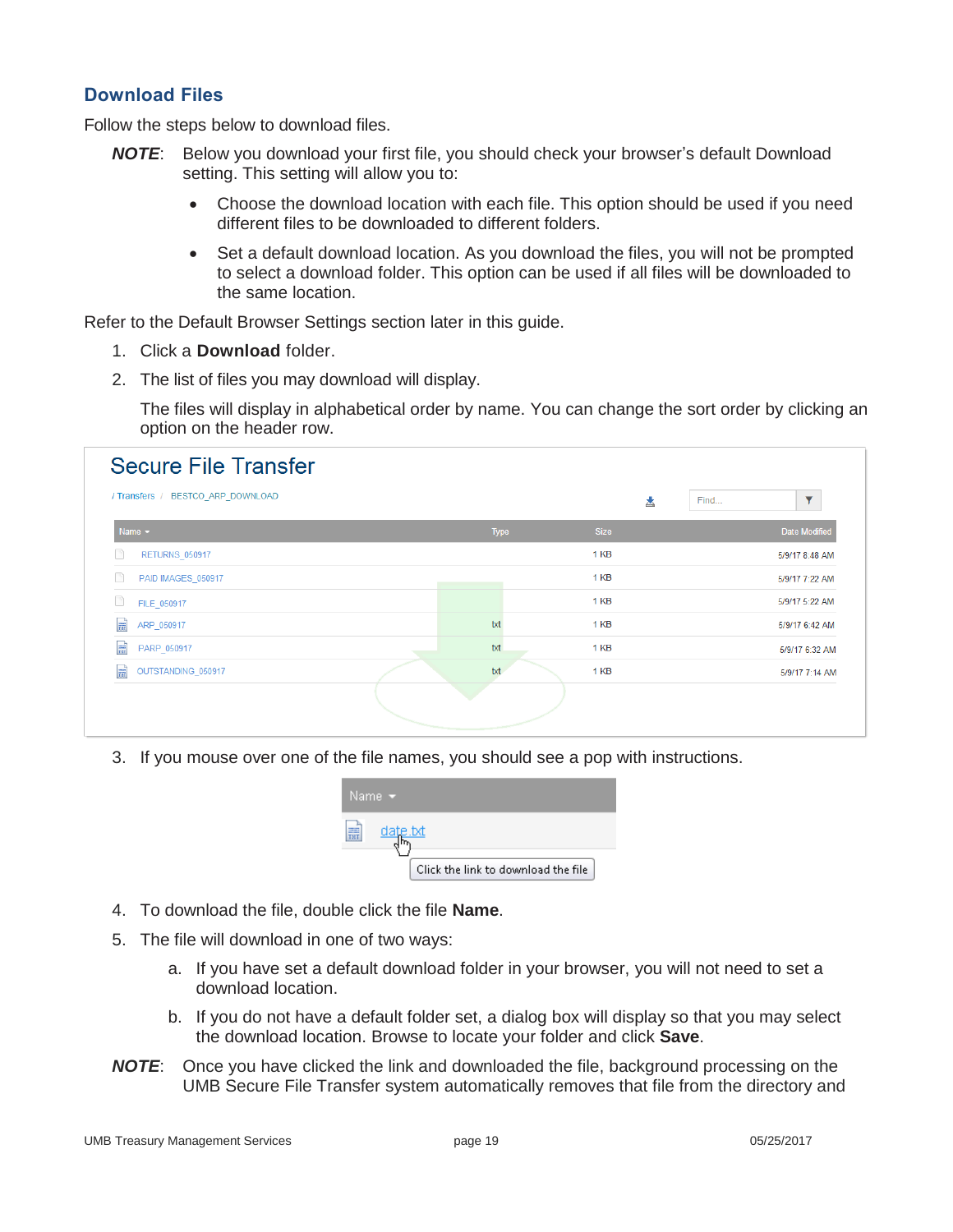archives it. Unless you manually refresh the page, however, the link for that file **is still displayed** and it may appear that you have not downloaded it. If you click the link again to download the file, the system will attempt to download a file **that is no longer in that directory**, and will generate a failure error message.

6. Refresh the page by clicking  $\mathbf{e}$  Refresh in the upper right corner of the screen.

The page refreshes, displaying a list of the files remaining in that folder. If there are no files remaining in that folder, the page will look similar to the example below.

|                                                                                      | $\mathbf{T}$<br>目<br>Welcome                                      |
|--------------------------------------------------------------------------------------|-------------------------------------------------------------------|
| Transfers<br>Secure File Transfer<br>History<br>/ Transfers / Rand_-_Issue_file_Conf | C Refresh   Help   Logout                                         |
| Folder is empty                                                                      |                                                                   |
| There is no file in this folder for download                                         |                                                                   |
| javascript://                                                                        | Copyright (c) 2003-2016. TIBCO Software Inc. All Rights Reserved. |

- 7. To locate the file(s) you downloaded, check your Download directory.
- 8. If you cannot locate the file(s) you downloaded, please check your Archive folder in UMB Secure File Transfer. You can download the file(s) a second time from this location.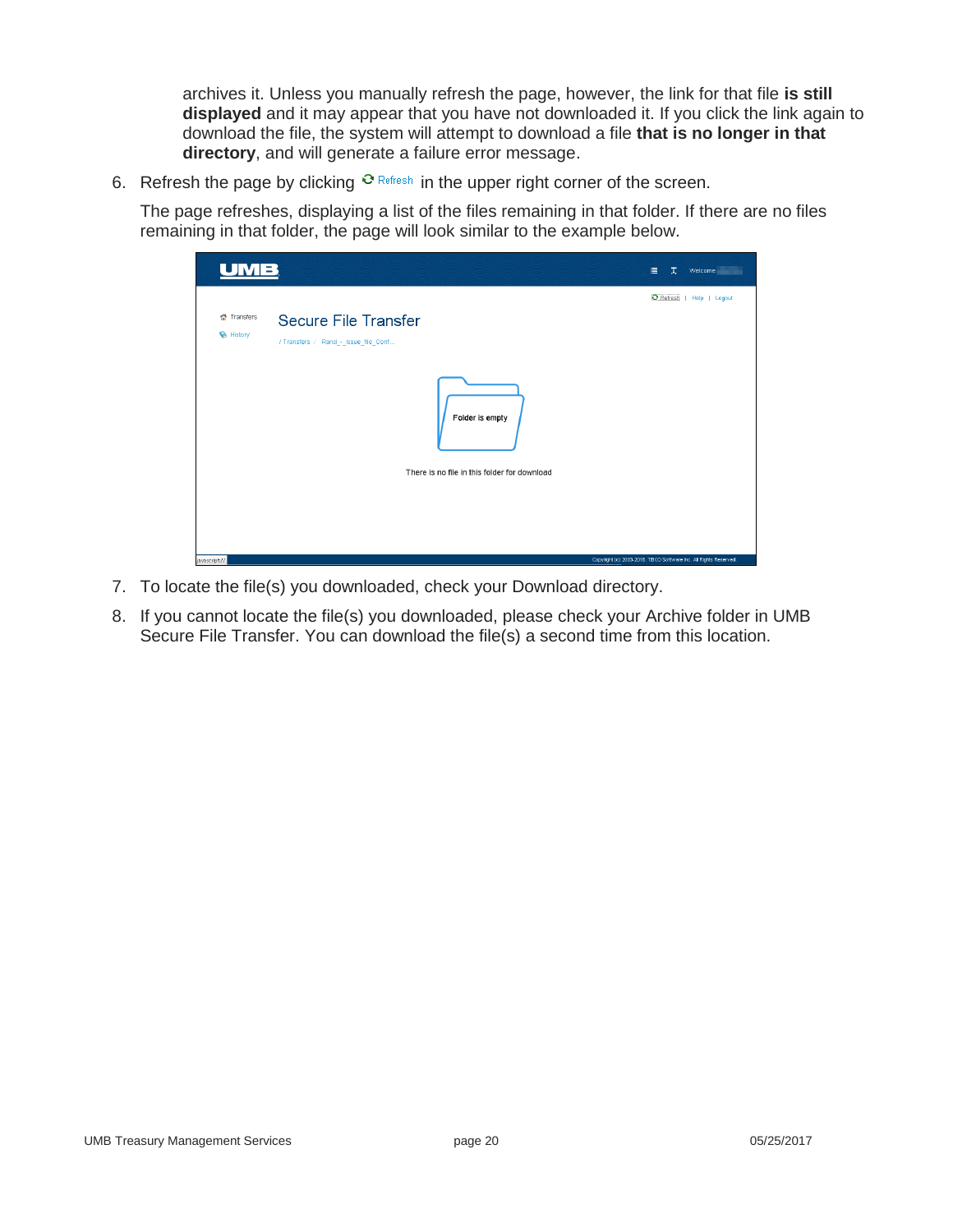## <span id="page-22-0"></span>**Archive Folders**

You may have an archive directory in addition to an upload or download folder. An archive directory will allow you to download previously downloaded our uploaded files.

- An archive folder will display as a second line on the Transfers page. The folder will have the same name as the upload or download folder, but with 'Archive' added to the title.
- When an archive folder is selected, it will show the files that have already been downloaded or uploaded. The file name is a blue hyperlink that when clicked with download the file.
- There are differences between the archive folders and the History screen.
	- $\circ$  The download archive allows you to download a file again, the History screen does not.
	- $\circ$  The archive for an upload folder will allow you to download the file, but will not show you if the original upload failed or was successful. That can only be found on the History screen.

Below is an example of Transfers screen with an archive folder.

| Transfers<br><b>Section</b> | <b>Secure File Transfer</b>  |                        |             |                         |
|-----------------------------|------------------------------|------------------------|-------------|-------------------------|
| History                     | / Transfers                  |                        | Find        | $\overline{\mathbf{Y}}$ |
|                             | Name $\sim$                  | <b>Type</b>            | <b>Size</b> | Date Modified           |
|                             | ARCHIVE BESTCO ARP DOWNLOAD  | <b>Download Folder</b> |             | 5/16/17 12:00 AM        |
|                             | <b>X</b> BESTCO EFT UPLOAD   | <b>Download Folder</b> |             | 5/16/17 12:00 AM        |
|                             | <b>1</b> BESTCO ARP DOWNLOAD | <b>Upload Folder</b>   |             | 5/16/17 12:00 AM        |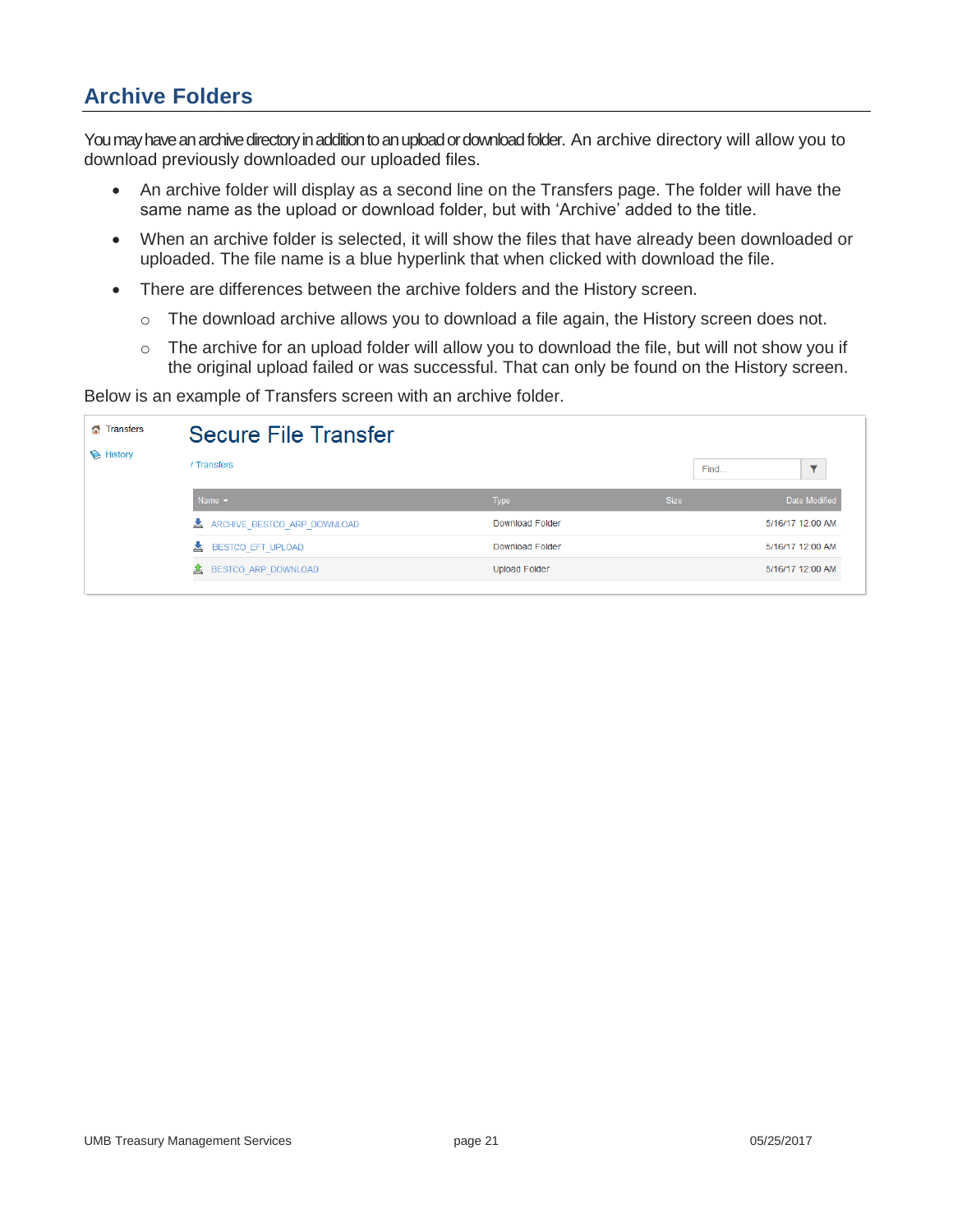## <span id="page-23-0"></span>**Viewing Transfer History**

To view the last 14 days of history of your file transfers, follow the steps below.

Click the **History** button on the menu at the top of the page.

The History page (an example of which is displayed below) opens.

| <b>History</b><br>Find<br><b>AuditId</b><br><b>ClientFileName</b><br><b>ServerFileName</b><br><b>Description</b><br><b>Status</b><br><b>Direction</b><br>Date and Time $\blacktriangleright$<br>819<br>A510H001A08F<br>EFT Upload 05092017<br>05/10/2017 11:35:58<br>EFT Upload 05092017<br>BESTCO EFT UPL<br><b>UPLOAD</b><br>Success<br>Fail<br>Upload A.txt<br>05/10/2017 10:36:52<br>A510H001A091<br><b>UPLOAD</b><br>BESTCO EFT UPL<br>Upload A.txt<br>1520<br>29<br>A509H0016175<br>05/09/2017 14:37:26<br>BESTCO ARP DOW DOWNLOAD<br><b>Success</b><br>RETURNS 050917<br><b>RETURNS 050917</b> | <b>Secure File Transfer</b> |  |  |  |  |  |  |                          |
|-------------------------------------------------------------------------------------------------------------------------------------------------------------------------------------------------------------------------------------------------------------------------------------------------------------------------------------------------------------------------------------------------------------------------------------------------------------------------------------------------------------------------------------------------------------------------------------------------------|-----------------------------|--|--|--|--|--|--|--------------------------|
|                                                                                                                                                                                                                                                                                                                                                                                                                                                                                                                                                                                                       |                             |  |  |  |  |  |  | $\overline{\mathbf{Y}}$  |
|                                                                                                                                                                                                                                                                                                                                                                                                                                                                                                                                                                                                       |                             |  |  |  |  |  |  | <b>Bytes Transferred</b> |
|                                                                                                                                                                                                                                                                                                                                                                                                                                                                                                                                                                                                       |                             |  |  |  |  |  |  |                          |
|                                                                                                                                                                                                                                                                                                                                                                                                                                                                                                                                                                                                       |                             |  |  |  |  |  |  |                          |
|                                                                                                                                                                                                                                                                                                                                                                                                                                                                                                                                                                                                       |                             |  |  |  |  |  |  |                          |

The History page lists, for each file that has been transferred:

- **Audit#** unique audit ID for tracking purposes
- **Status** status of the transfer (Success or Fail)
- **Local File Name** file name
- **Description** brief description of each file
- **Direction of Transfer** the direction of the transfer action (upload or download)
- **Transfer Date** date of the transfer
- **Bytes Transferred** size of each file

*NOTE*: Failed transfers will display in red.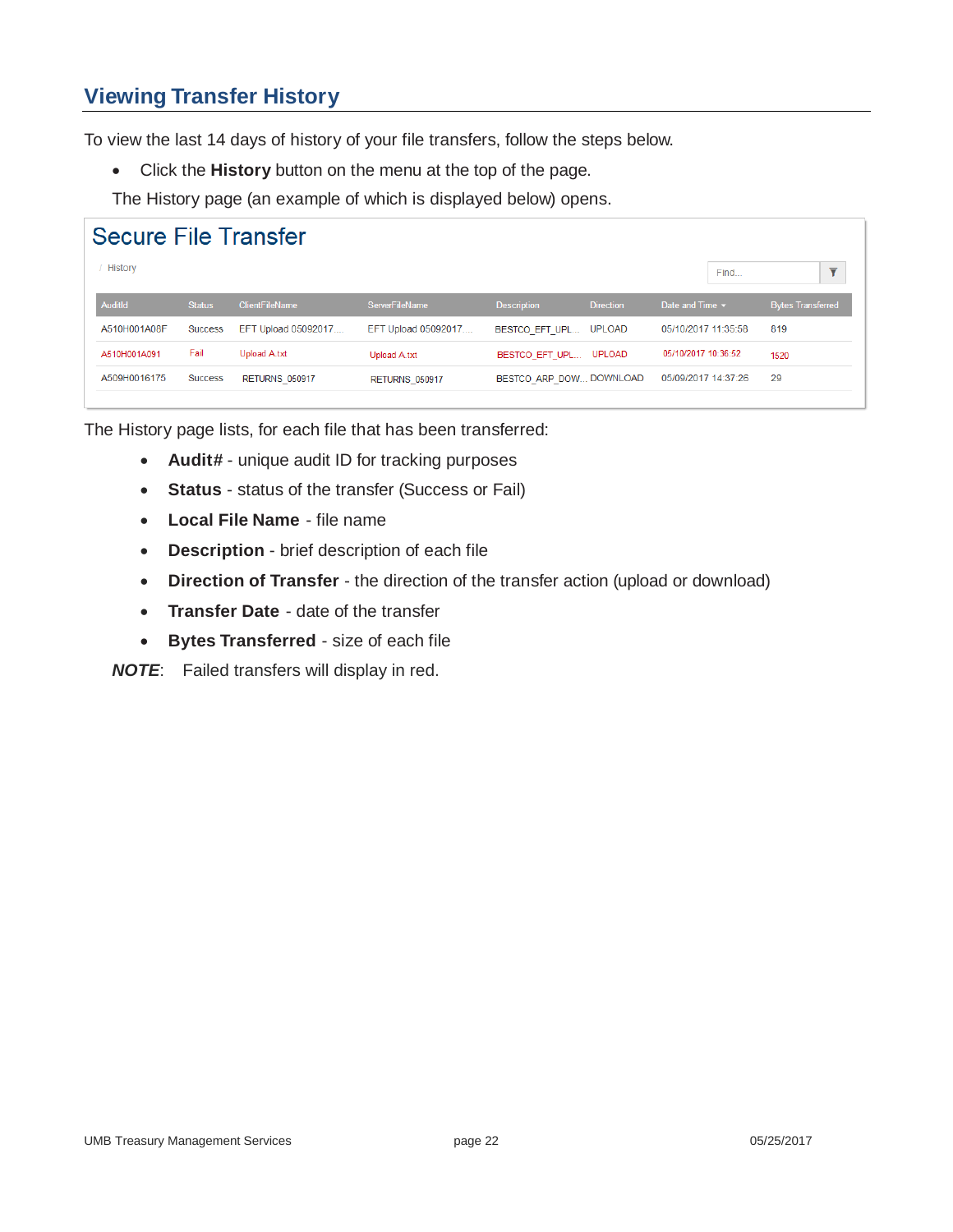## <span id="page-24-0"></span>**Accessing Help**

Click the **Help** button on the menu at the top of the page to open a PDF containing brief instructions on using UMB Secure File Transfer.

You may also contact our Customer Support team at 816.860.3999 or 1.888.821.2171 x3999. Instead of calling, you can also send an email to *umbdirectsupport@umb.com*.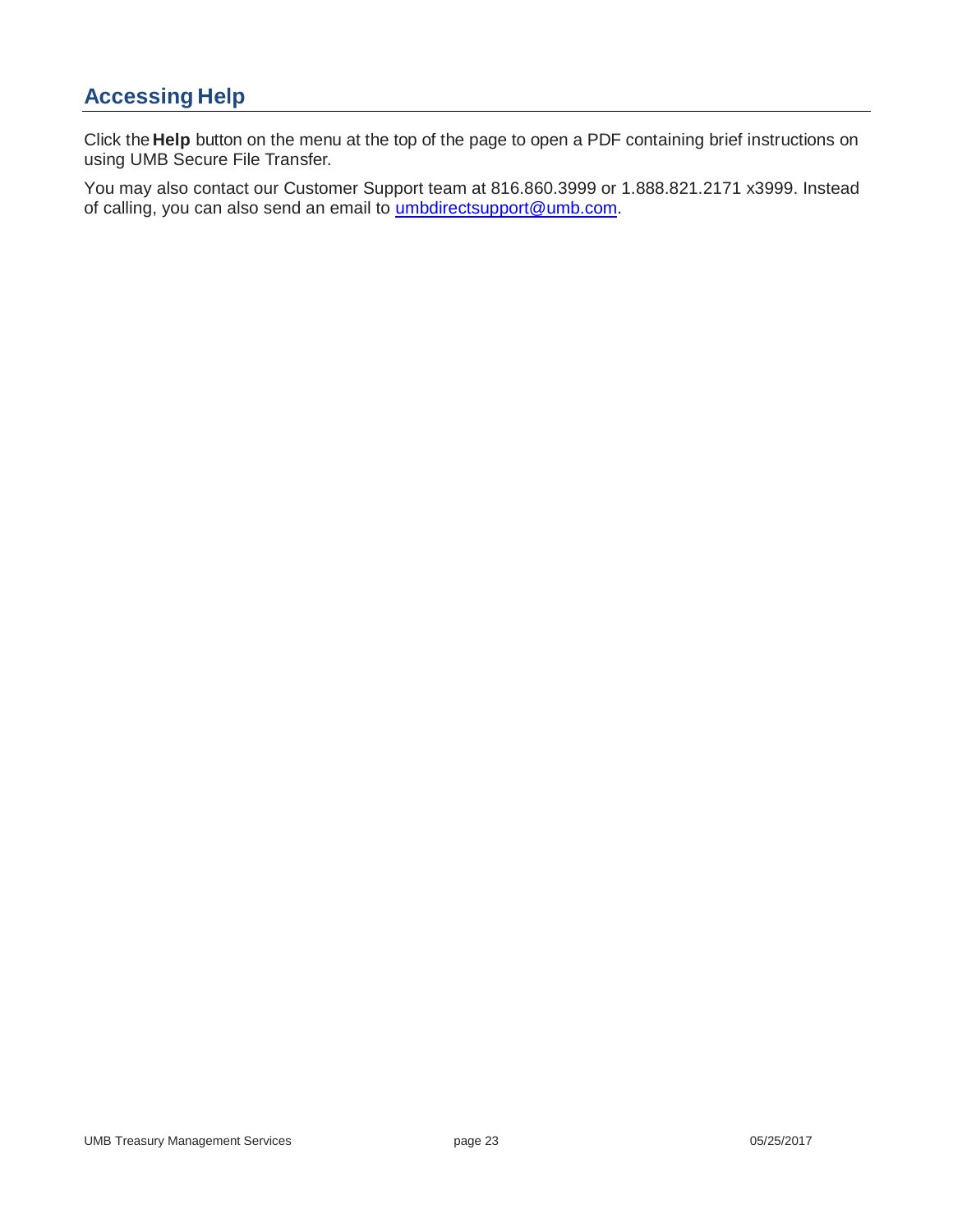## <span id="page-25-0"></span>**Setting a Default Download Folder**

Changing the location of your default Downloads folder for UMB Secure File Transfer will affect all files downloaded using this browser.

### <span id="page-25-1"></span>**Default Download Setting for Internet Explorer**

- 1. Open Internet Explorer, select **Tools** and then select **View downloads**.
- 2. In the **View Downloads** dialog box, select **Options** in the lower left hand corner.
- 3. Choose a different default download location by selecting **Browse**, and then select **OK** when you're done.

### <span id="page-25-2"></span>**Default Download Setting for Chrome**

- 1. Open Chrome and at the top right, click **More** .
- 2. At the bottom, click **Show advanced settings**.
- 3. Under the Downloads section, adjust your download settings:
	- To change the default download location, click **Change** and select where you'd like your files to be saved.
	- If you'd rather choose a specific location for each download, check the box next to "Ask where to save each file before downloading."

### <span id="page-25-3"></span>**Default Download Setting for Firefox**

- 1. Open Firefox and click the menu  $\equiv$  in the top right corner of the browser.
- 2. Click **Options**.
- 3. On the General tab, in the Download section:
	- To change the default download location, click **Browse** and select where you'd like your files to be saved.
	- If you'd rather choose a specific location for each download, check the box next to "Always ask you where to save files."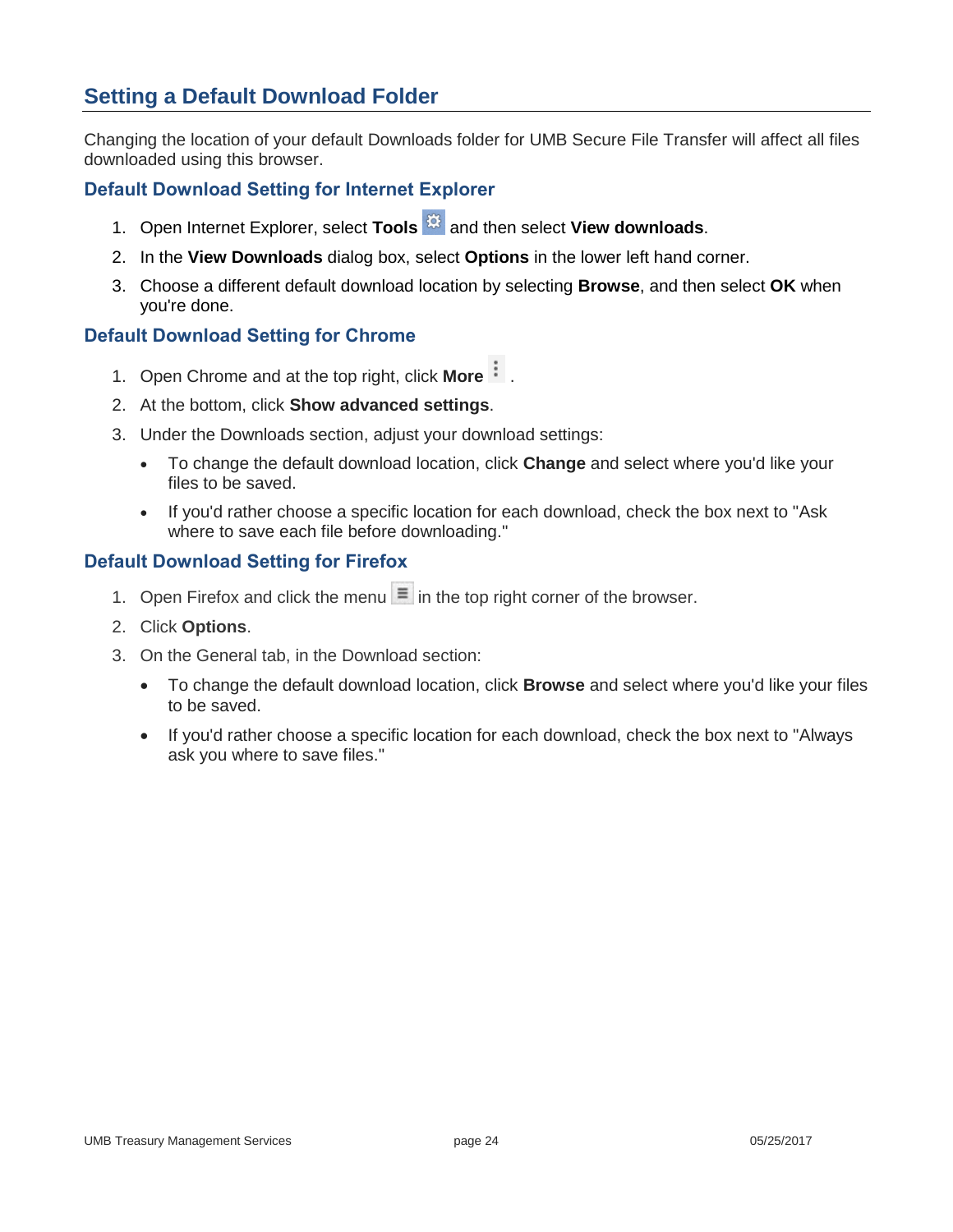## <span id="page-26-0"></span>**Troubleshooting -- Clearing Your Cache**

Most performances issue in UMB Secure File Transfer can be resolved by logging off, closing your browser, reopen the browser and log back in.

If this the option above is not successful, clearing the history on your browser may resolve the issue. Steps for clearing the history by browser are shown in the following sections.

If neither of these options work, or you encounter other issues, such as files failing upon upload, you should contact our Customer Support team at 816.860.3999 or 1.888.821.2171 x3999. Instead of calling, you may also send an email to [umbdirectsupport@umb.com.](mailto:umbdirectsupport@umb.com)

#### <span id="page-26-1"></span>**Clearing History in Internet Explorer**

- 1. From the Tools menu in Internet Explorer, select **Internet Options**.
- 2. In the Browsing history area, click **Delete**. The *Delete Browsing History* dialog box (illustrated below) is displayed.

| Delete Browsing History                                                                                                                                                                                                                                                      |
|------------------------------------------------------------------------------------------------------------------------------------------------------------------------------------------------------------------------------------------------------------------------------|
| V Preserve Favorites website data<br>Keep cookies and temporary Internet files that enable your favorite<br>websites to retain preferences and display faster.                                                                                                               |
| $\triangledown$ Temporary Internet files and website files<br>Copies of webpages, images, and media that are saved for faster<br>viewing.                                                                                                                                    |
| $\triangledown$ Cookies and website data<br>Files or databases stored on your computer by websites to save<br>preferences or improve website performance.                                                                                                                    |
| <b>V</b> History<br>List of websites you have visited.                                                                                                                                                                                                                       |
| Download History<br>List of files you have downloaded.                                                                                                                                                                                                                       |
| $\nabla$ Form data<br>Saved information that you have typed into forms.                                                                                                                                                                                                      |
| <b>Passwords</b><br>Saved passwords that are automatically filled in when you sign in<br>to a website you've previously visited.                                                                                                                                             |
| <b>Tracking Protection, ActiveX Filtering and Do Not Track</b><br>A list of websites excluded from filtering, data used by Tracking<br>Protection to detect where sites might automatically be sharing details<br>about your visit, and exceptions to Do Not Track requests. |
| Cancel<br><b>Delete</b><br>About deleting browsing history                                                                                                                                                                                                                   |

- 3. Select the options shown above and click **Delete**.
- 4. When the process is complete, click **Close** on the Delete Browsing History and Internet Options dialog boxes.
- 5. Close Internet Explorer.
- 6. Restart Internet Explorer and login to UMB Secure File Transfer.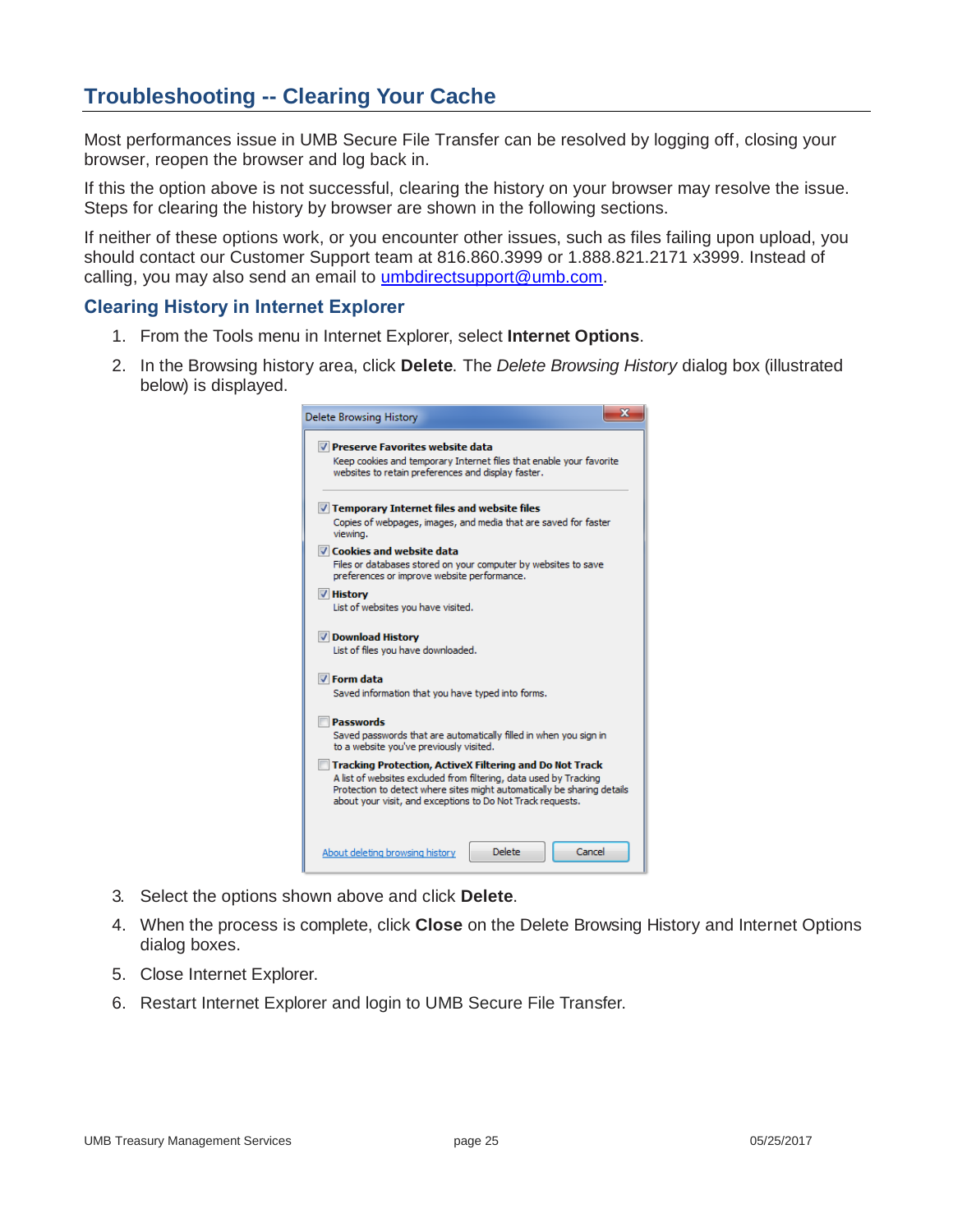### <span id="page-27-0"></span>**Clearing History in Firefox**

- 1. In the Open Firefox and click the menu  $\equiv$  in the top right corner of the browser.
- 2. Click **History**> **Clear Recent History**. The *Clear All History* dialog box (illustrated below) is displayed.

| x<br><b>Clear All History</b>                                 |
|---------------------------------------------------------------|
| Everything<br>Time range to clear:                            |
| All history will be cleared.<br>This action cannot be undone. |
| <b>Details</b><br>ㅅ                                           |
| Browsing & Download History<br>∸<br>✓                         |
| Form & Search History                                         |
| Cookies                                                       |
| Ξ<br>Cache                                                    |
| <b>Active Logins</b>                                          |
| Offline Website Data                                          |
| <b>Site Preferences</b><br>$\overline{\mathcal{L}}$           |
| Clear Now<br>Cancel                                           |

- 3. Select the options shown above and click **Clear Now**.
- 4. Close the browser.
- 5. Restart Firefox and login to UMB Secure File Transfer.

### <span id="page-27-1"></span>**Clearing History in Chrome**

- 1. Open Chrome and at the top right, click **More** .
- 2. Click **History**>**History>History**.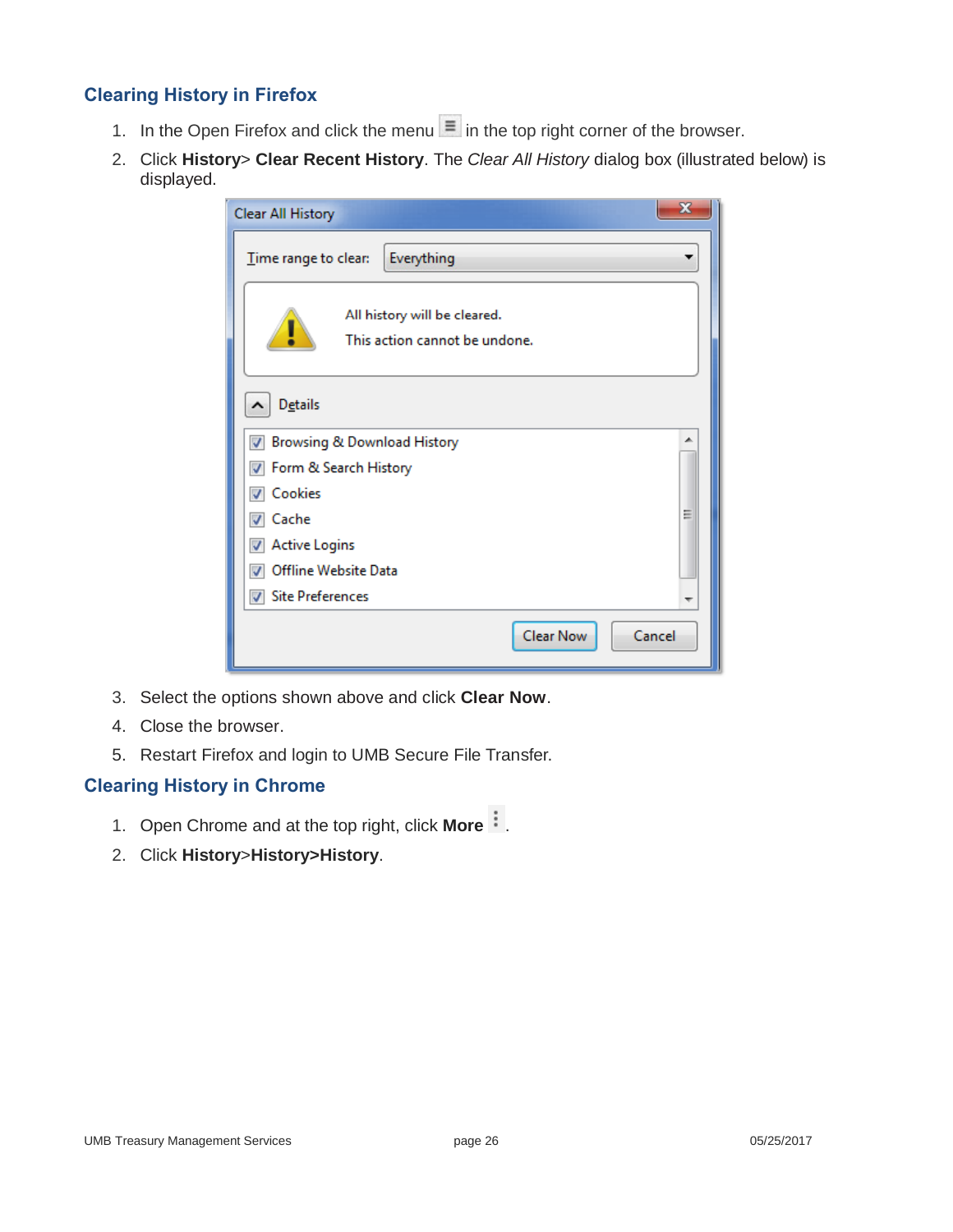3. Click **Clear browsing data**. The *Clear browsing data* dialog box (illustrated below) is displayed.



- 4. Select the options shown above and click **Clear browsing data**.
- 5. When the process is complete, click the browser.
- 6. Restart Chrome and login to UMB Secure File Transfer.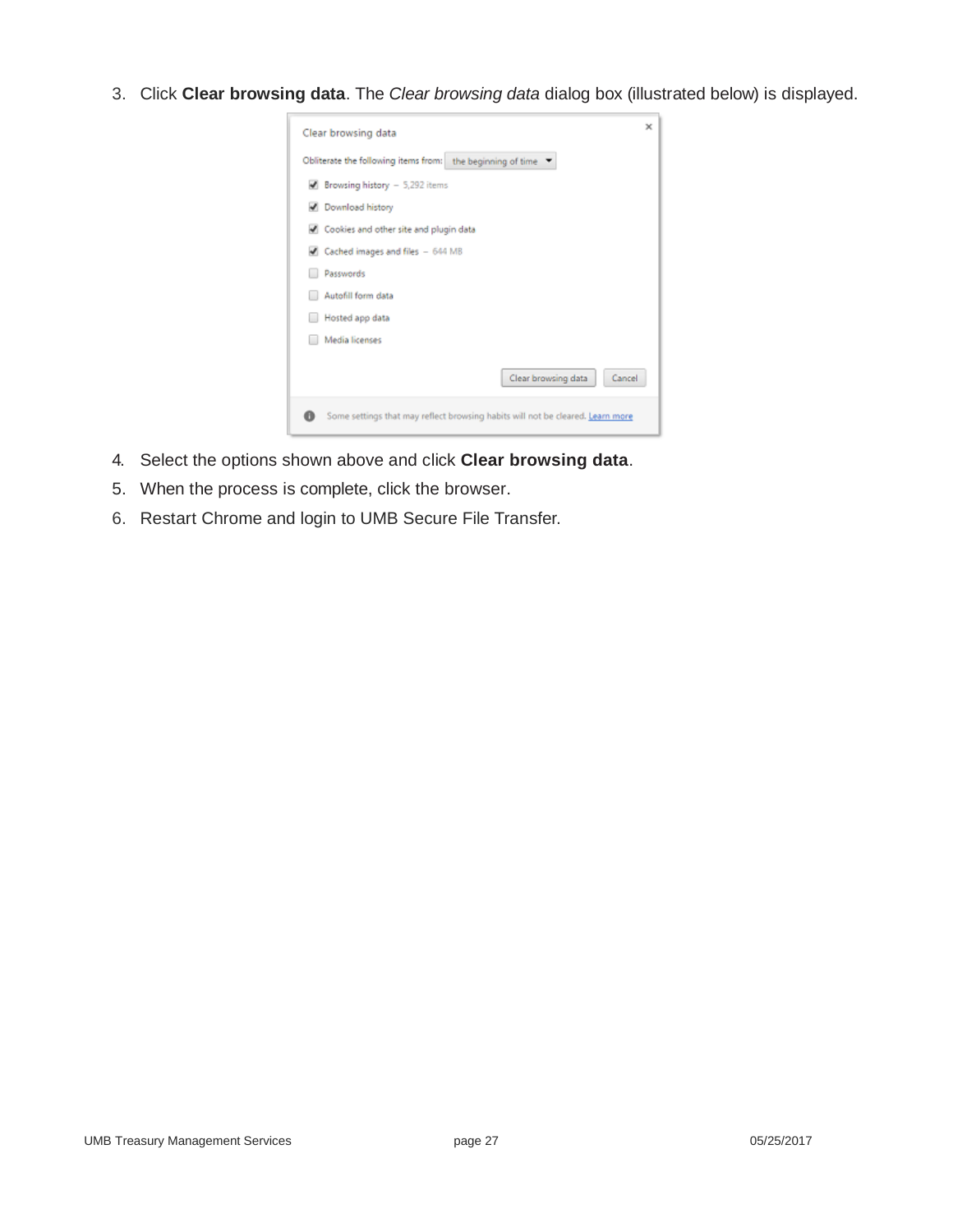## <span id="page-29-0"></span>**Exiting UMB Secure File Transfer**

When you are finished using UMB Secure File Transfer, exit the application by clicking the **Logout** link on the menu at the top of the page or close your browser.

Once you have exited UMB Secure File Transfer, you must close your browser and re-open it before you can use the application again.